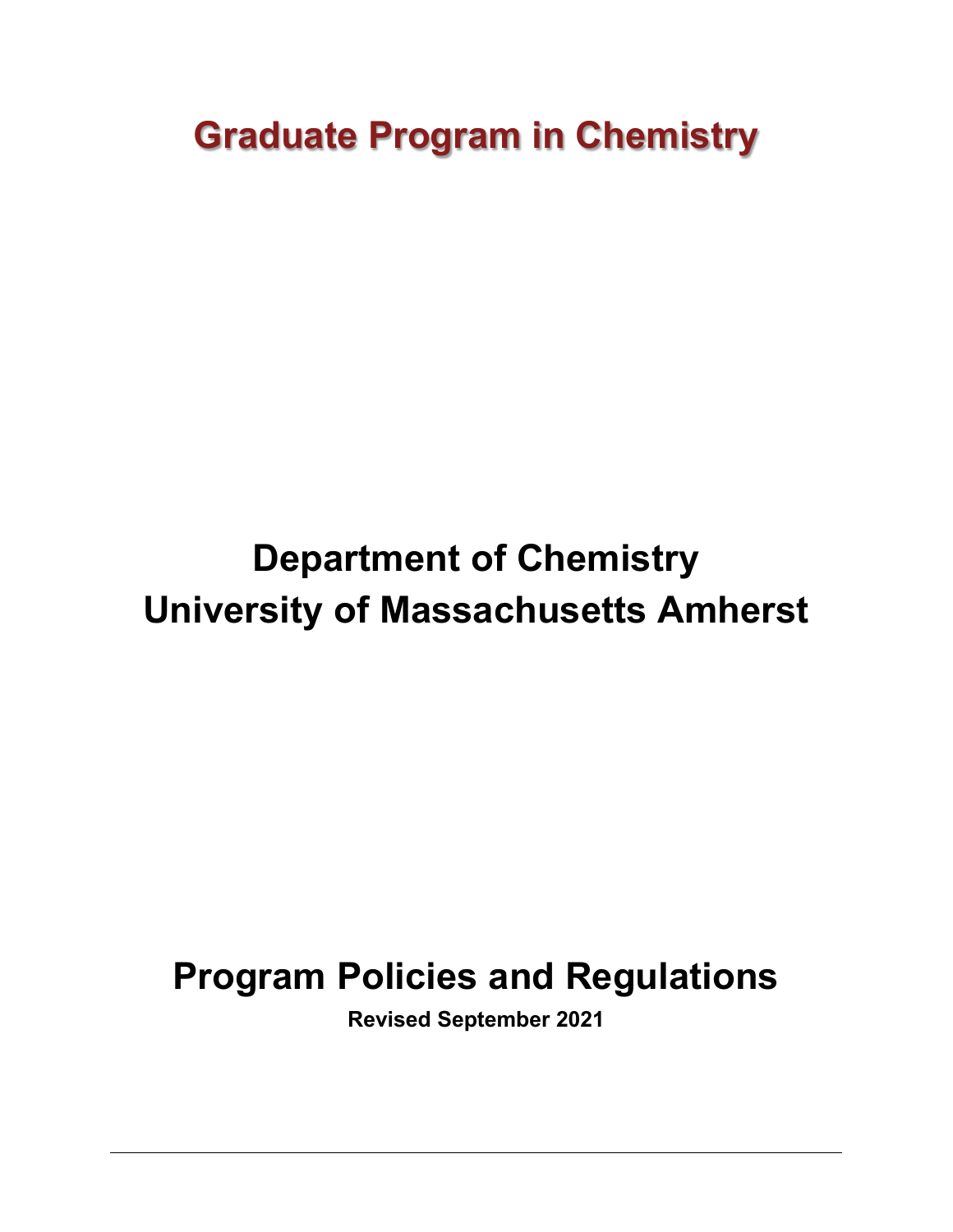# I. Doctor of Philosophy (Ph.D.)

- A. Ph.D. Degree Requirements
- 1. Complete the following graduate credit requirements
	- a. Successful completion of Chem 891G (Core 1, Fall of the first year) and Chem 897 (Core 2, Fall of the second year). Core 2 is Chem 802 Scientific Writing and Strategic Design Thinking
	- b. Earn a satisfactory (SAT) grade in CHEM 891F: Faculty Research Seminars (Fall of the First Year).

*During the first semester (orientation week primarily), faculty who are taking graduate students will give a presentation about their research. A 'SAT' grade is obtained by attending all the Faculty Research Seminars.* 

c. Earn a satisfactory (SAT) grade in CHEM 891F: Chemistry Seminars (Spring of the first year).

*A 'SAT' grade is obtained by attending all the Departmental Research Seminars and submitting a reflection document for each seminar. If there are any scheduling conflicts due to TA assignments or required courses, then the student should contact the course instructor and the Graduate Program Director (GPD) to see how to meet this requirement.* 

- d. Earn a satisfactory (SAT) grade in Chem 892 every semester. *You are required to register for the group meetings course every semester. A 'SAT' grade means that you fulfilled the requirement. Under exceptional circumstances, the GPD), in consultation with the dissertation advisor, may waive this requirement.*
- e. Fulfill the residency requirement. *University regulations require that each Ph.D. student spend a minimum of one continuous academic year in full-time graduate work. You can meet this requirement by (a) registering for at least nine credits per semester in graduate courses (which may include doctoral Dissertation) for two consecutive semesters (Fall/Spring or vice versa) and (b) being physically present on the campus for some part of each week for two consecutive semesters (Fall/Spring or vice versa). Most chemistry students satisfy this requirement in the first*
- *year of their academic program.* f. Fulfill the continuous enrollment requirement.

*University regulations require that graduate students maintain continuous enrollment by (a) registering for the appropriate course credits [see section B.1. Student Status for guidance], or (b) by paying the Continuing/Program Fee. The University will withdraw students from the graduate program if they are not registered at the end of the Late Registration Period. Reinstatement requires the approval of the GPD and the payment of a fee.*

g. Fulfill the dissertation credit requirement.

*18 credits (cumulative) of CHEM 899 are required for the Ph.D.* 

- h. Maintain a grade-point average of 3.0 or higher.
- i. Fulfill any course requirements as recommended by the graduate program, advisor, and the dissertation committee.

*Graduate students are required to take two graduate-level courses in the Fall of the first year in addition to the Core course and 2-3 graduate-level courses (minimum seven credits from graduate-level courses) in the Spring of the first year. Students should not include*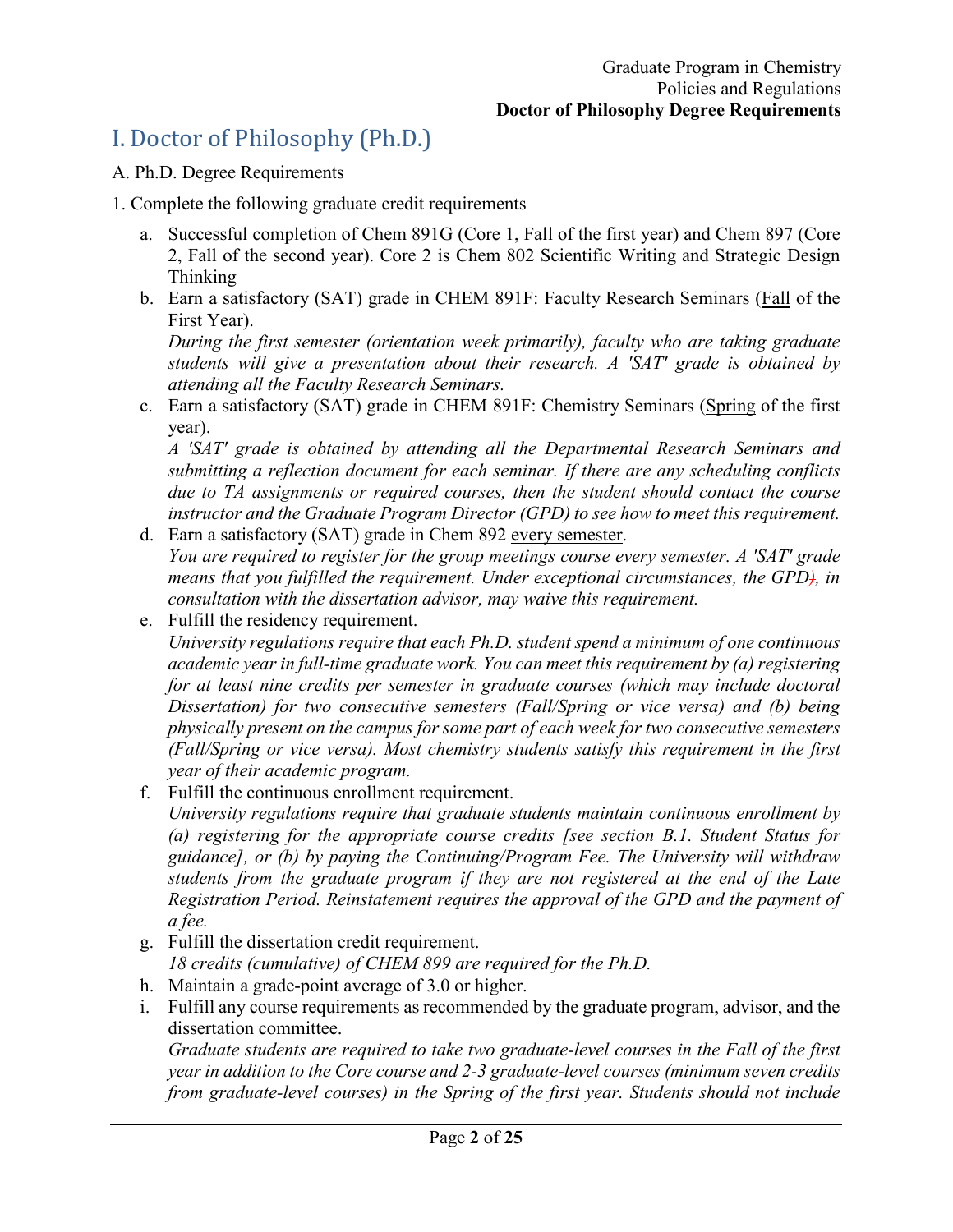*891F, 892, or 899 credits to account for the 7 credits required in the Spring of the first year. Research advisors and the graduate dissertation committee may recommend additional courses depending on the academic preparation of the student.* 

2. Have a research advisor by the end of the student's second semester in the program and thereafter

2.1—Advisors: Potential advisors must be members of the graduate faculty in Chemistry. A small number of faculty from related departments have adjunct faculty status and may be candidates as advisors at the discretion of the Head of the Department of Chemistry. Students should consult with the Graduate Program Director (GPD) before they approach adjunct faculty as possible choices. Faculty interested in taking graduate students will present their research in the Faculty Research Seminars.

2.2—Rotation: Each graduate student rotates with three different research groups during the first semester. The duration of each rotation is  $\sim$ 1 month and the start dates for each rotation will be announced at the beginning of the semester. The faculty member determines the format of the rotation and may include attending group meetings, visiting with graduate students in the lab, having individual meetings with the faculty member, and limited research-related activities.

The three lab rotations will be determined by a combination of two labs chosen by the student and the third lab selected by the Graduate Program Director and/or Graduate Program Committee. The order of the rotation will be random and will not necessarily follow the ranking. Changes to rotations (order or names) will not be allowed.

2.3—Advisor Selection Process. After the end of the third rotation, students should discuss the prospect of joining the research group with their prospective research advisor. Students should then submit their top two, ranked choices for research advisor to the GPD. The GPD and Graduate Program Manager (GPM), in consultation with faculty and the Department Head, will finalize the advisor assignments. If a student cannot find a suitable advisor at the end of this process, then the GPD, based on the student's academic performance, will discuss with the student possible pathways for moving forward. They include (a) additional rotation(s) or (b) dismissal from the program.

2.4—Changing Research Advisor: Any request to change research advisor must be submitted to and approved by the Graduate Program Director. The Graduate Program Director may consult with the student's former advisor, student's committee (if already in place), and/or the Graduate Program Committee to facilitate the process.

3. Form a Dissertation Committee

3.1—Timing: End of third Semester (typically Fall semester of the second year)

3.2—Composition of the Dissertation Committee: There will be 4 voting members on the committee. The research advisor will be the chair of the committee. Also, the committee will have two graduate faculty who are members of the Chemistry Department and one member of the graduate faculty from another department, known as the outside member. If the research advisor is not primarily affiliated with Chemistry, then this faculty member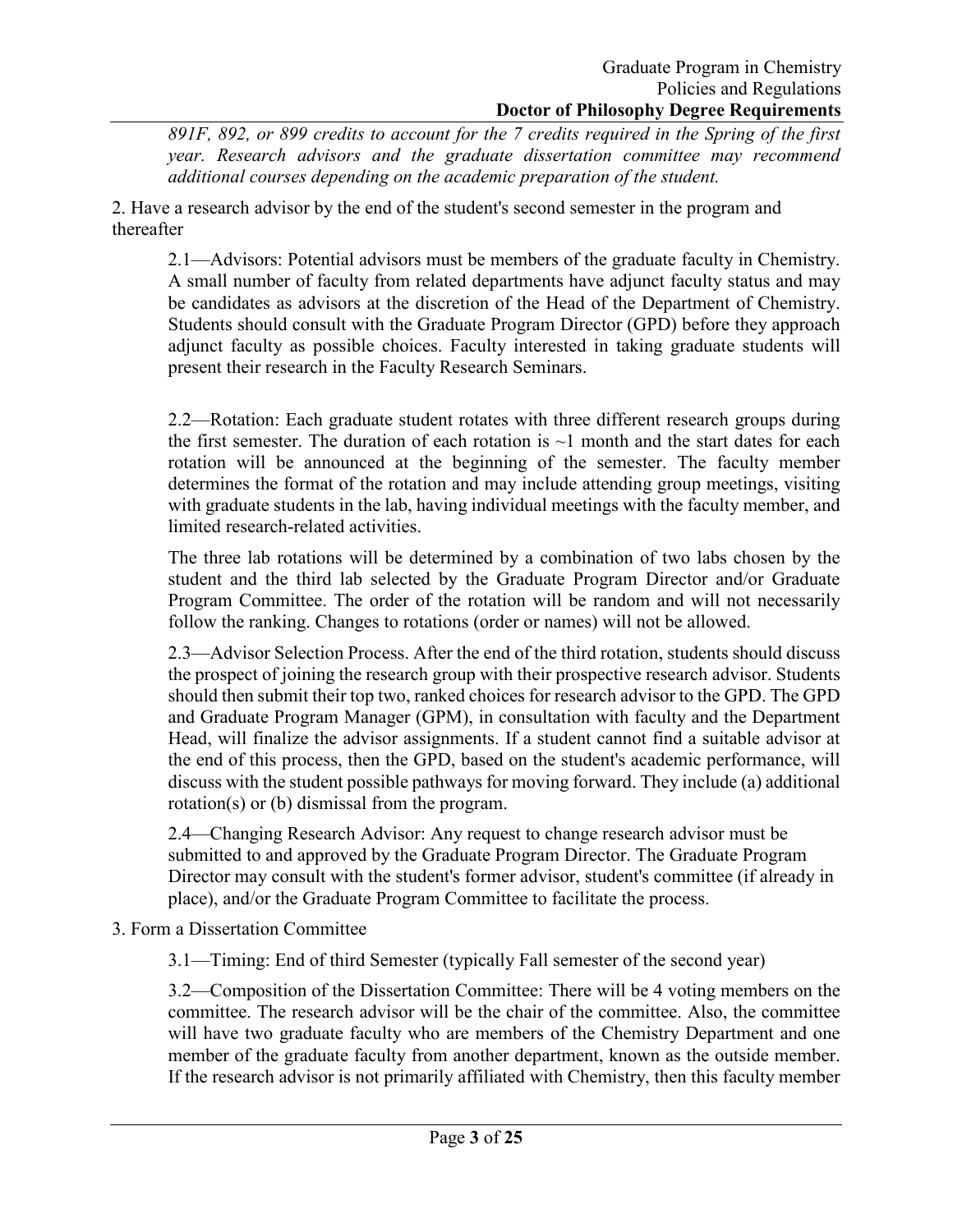must be appointed as graduate faculty in the Chemistry Department, and another committee member will be necessary as the outside member.

3.3—Formation of the Committee: The members of the committee are chosen by the student in consultation with the research advisor. The student will then contact the potential committee members to seek their consent to serve on the committee. The student will then get the electronic approval of the committee members on the requisite form, which is available within the Graduate Student Document Submission Portal, which can be accessed from our department website. After all obtaining approval from all committee members, the GPD will then recommend the appointments to the Graduate Dean.

4. Advance to Candidacy Stage 1: Successfully Defend Prospectus

4.1—Objective: The Prospectus is the first formal statement made by the student about his or her topic of research to the dissertation committee. The dissertation committee will evaluate the student's ability to (a) review and make critical use of the literature, (b) formulate a problem, (c) plan a method of attack and work systematically towards a solution, (d) summarize the material or data, and draw conclusions based thereon and (e) demonstrate scholastic attainment in writing and presenting the results.

4.2—Timing: Before the end of classes in the *fourth* semester (Spring semester of the second year), the student will schedule a meeting of the dissertation committee to present the Prospectus and will submit the prospectus document to the committee via the graduate submission portal two weeks before the scheduled prospectus defense. The prospectus exam should be completed by the end of the *fourth* semester or immediately after that.

4.3—Components of the exam: There are two components to the prospectus exam (1) A written document, which should be submitted to the committee two weeks before the exam and (2) a presentation to the dissertation committee

4.4—Format of the exam: There are four stages of the exam:

1. Pre-defense discussion about prospectus document and student progress (Committee without the student)  $\leq$  5 min

2. Prospectus Defense. This part of the exam lasts for about  $1 - 1.5$  h and the committee will ask questions during and after the presentation.

3. Post-defense discussion and decision (Committee without the student) [~1-10 min]

4. Outcome discussion and Feedback (Committee with the Student)

4.5—Evaluation: The committee will evaluate the student on each of the five criteria outlined in 4.1 and the candidate's continued progress in research.

4.6—Possible outcomes: There are four possible outcomes (1) Pass, (2) Conditional Pass, (3) Deferred Decision, and (4) Fail. If the outcome is not a full Pass, then the committee will recommend the next steps to the GPD.

- For options  $(2)$  or  $(3)$ , the committee can recommend specific goals and timelines for the student to meet these goals.
- If the performance is unsatisfactory  $(4)$  Fail, then the committee can recommend (a) removal of the student from the program, (b) placement on probation and repeat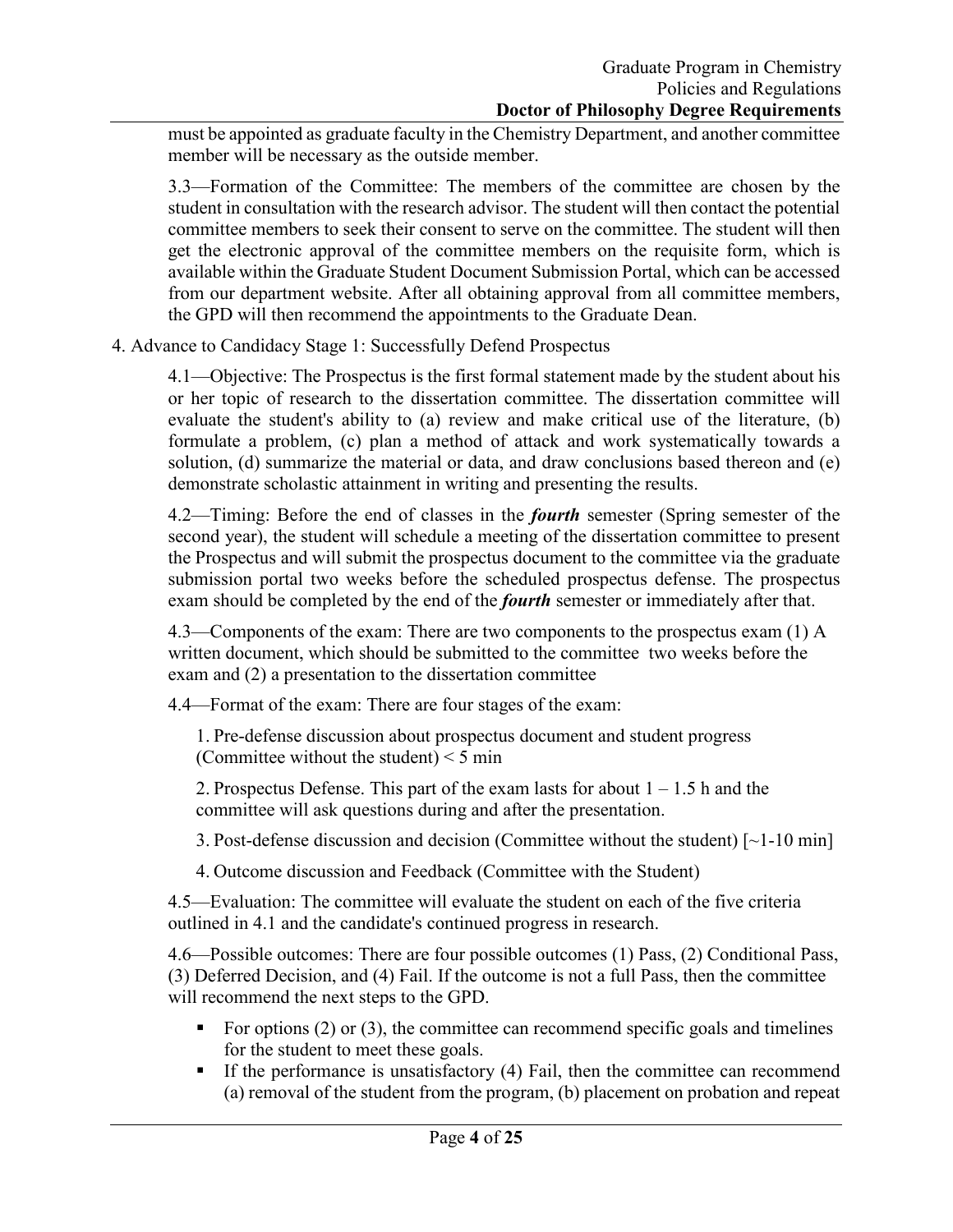of the exam, or (c) continuation in the graduate program with a terminal MS degree. If the committee recommends options (a) or (c), then student stipend support will be discontinued.

 The chair of the committee will communicate the results of the exam and the evaluations of the student via the Graduate Student Committee Meetings Report online form to the GPD *within 1 week* after the completion of the Prospectus.

4.7—Prospectus Document: Students should follow the format of an NIH R21 proposal. The title signature page should conform to Graduate School Recommendations. On the title page, the word 'Prospectus' should be used instead of "Thesis" or "Dissertation. A template for the Prospectus will be provided to students at the appropriate time or can be obtained by request to the GPD.The prospectus document should be 6 pages in length, excluding the title and reference pages.

The prospectus document and presentation should address:

- Introduction, Specific Aims, Background, and Significance  $(\sim 3 \text{ pages})$
- Innovation/Intellectual Merit of the Proposal (1 paragraph)
- Proposed Research  $(\sim 3$  pages)
- References should follow the NIH or NSF proposal format

The document should be submitted to the committee via the Graduate Student Document Submission Portal.

4.8—Process for Submission of Prospectus to Graduate School: The approved Prospectus document must be signed by every member of the committee and by the Department Head. The signature page can be signed electronically. A PDF of the signed cover sheet should be submitted via the Graduate Student Document Submission Portal *within one week* of the successful completion of the prospectus defense.

5. Advance to Candidacy Stage 2: Successfully defend Original Research Proposal (ORP)

5.1—Objective: The dissertation committee will evaluate the student's ability to *independently* (a) review and make critical use of the literature, (b) formulate a problem, (c) plan a method of attack and work systematically towards a solution, (d) summarize the material or data, and draw conclusions based thereon and (e) demonstrate scholastic attainment in writing and presenting the results.

5.2—Timing: Before the end of classes in the *fifth* semester (Fall semester of the third year), the student will schedule a meeting of the dissertation committee to present the Original Research Proposal and will submit the ORP document to the committee. The ORP exam should be completed by the end of the *fifth* semester (Fall semester of the third year) or immediately after that.

5.3—Components of the exam: There are three components to the ORP exam (1) a quad chart that summarizes objectives and aims of the research proposal to be submitted to the committee for approval; the area of focus for the ORP should be different from the area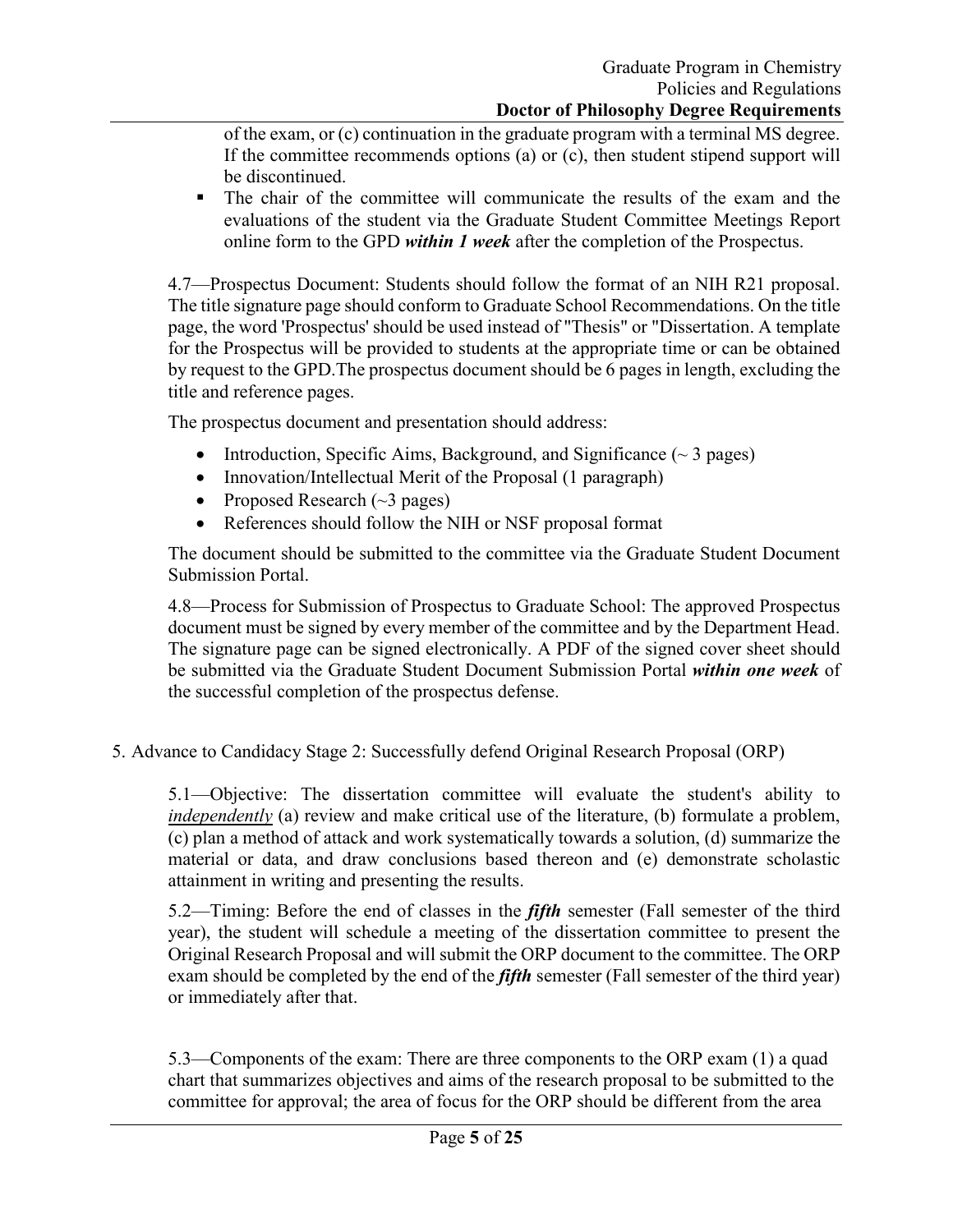of focus in the student's research group, (2) a written document based on the approved ORP Quad Chart, which should be submitted to the committee 2 weeks before the exam, and (3) a presentation to the dissertation committee.

5.4—Format of the exam: There are four stages of the exam:

- 1.Pre-defense discussion about ORP document and student progress (Committee without the student)  $\leq$  5 min
- 2.ORP Defense. This part of the exam lasts for about  $1 h 1.5 h$  and the committee will ask questions during and after the presentation.
- 3.Post-defense discussion and decision (Committee without the student)  $\lceil$  ~1-10 min]
- 4.Outcome discussion and Feedback (Committee with the Student)

5.5—Evaluation: The committee will evaluate the student on each of the five criteria outlined in 5.1 and the candidate's continued progress in research.

5.6—Possible outcomes: There are four possible outcomes (1) Pass, (2) Conditional Pass, (3) Deferred Decision, and (4) Fail. If the outcome is not a full Pass, then the committee will recommend the next steps to the GPD.

- The student will advance to candidacy if the performance is satisfactory. For options (2) or (3), the committee can recommend specific goals and timelines for the student to meet these goals.
- If the performance is unsatisfactory  $(4)$  Fail, then the committee can recommend (a) removal of the student from the program, (b) placement on probation and repeat of the exam within 60-days, or (c) continuation in the graduate program with a terminal MS degree. If the committee recommends options (a) or (c), then student stipend support will be discontinued.
- The chair of the committee will communicate the results of the exam and evaluations of the student to the GPD *within 1 week* after the completion of the exam by filling out the online form.

5.7—Committee Chair for the ORP: At the ORP defense, a committee member from Chemistry, who is not the dissertation advisor, will chair the meeting. The dissertation advisor can participate in the discussion but cannot vote on the outcome. The student should consult with the advisor to choose the temporary chair and seek the consent of that faculty member before the exam.

5.8—Format of the quad chart and outcome:

A template for the quad chart will be provided in Core Course 2 or upon request from the GPD. The quad chart should be submitted via the Graduate Student Document Submission Portal.

Each committee member has to approve or reject the quad chart. If a committee member rejects the quad chart, then the student should have conversations with the committee member and revise the quad chart accordingly.

5.9—Format of the Original Research Proposal Document: The ORP document will follow the same format as an NIH R21 proposal

a. Use the same template as for Prospectus (NIH R21 format, 6 pages)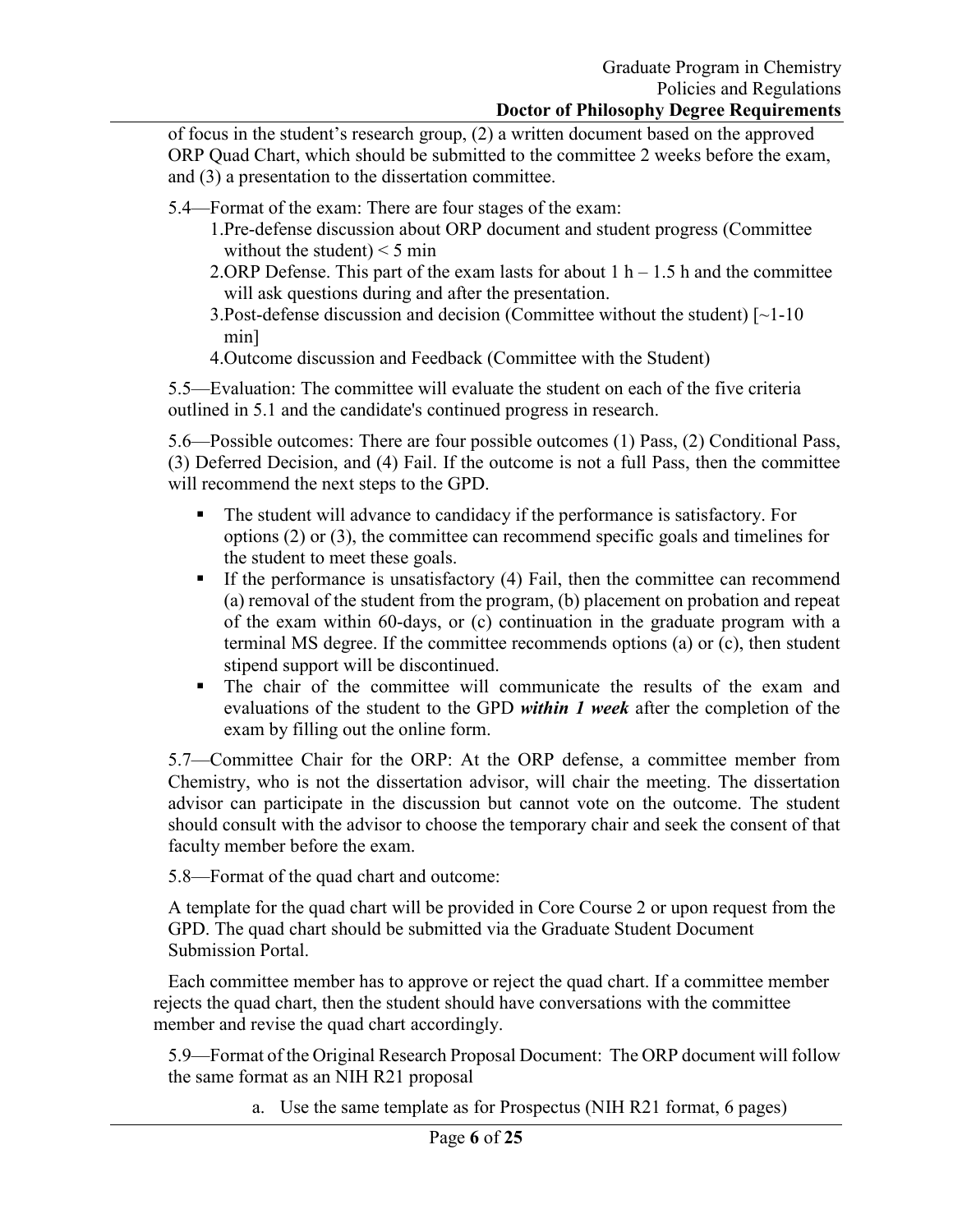- b. The ORP document should be 6 pages in length, excluding the title/table of content pages.
- c. Use title and signature pages in line with the signature page recommended by Chemistry. It is similar to the prospectus page but will have an additional line for the temporary chair.
- d. Use 'Original Research Proposal' instead of "Thesis" or "Dissertation."
- e. The references should follow the NIH or NSF format.
- f. Include a budget for your proposed research (not counted in the 6-page limit)
- g. Include your current CV (not counted in the 6 page limit)

The proposal document should expand on the quad chart (and the questions that are addressed in the quad chart) and include the overall objective, statement of need, central hypothesis of the proposal, specific aims, expected outcomes and their importance, and potential problems and solutions.

5.10—Conclusion of the exam and advancement to candidacy: After successful defense of the ORP, a PDF of the title page of the approved ORP document with signatures should be uploaded on the Graduate Student Document Submission Portal.

6. Satisfactory Progress

- (a) Achievement of minimum grades in required courses and maintenance of 3.0 overall GPA.
- (b) Completion of the various requirements of the program by stipulated deadlines.
- (c) Attainment of a research advisor by the end of the student's second semester in the program and thereafter.
- (d) Continued progress in research. Starting at the end of the second year, each student should submit an annual progress report and individual development plan to their committee by June 30<sup>th</sup>. The committee should provide written feedback by August  $31<sup>st</sup>$ .
- (e) Starting in their second year, students will also submit an individual development plan for discussion and approval to their mentor(s) by June  $30<sup>th</sup>$ .

A student should meet all of these attributes to maintain satisfactory progress.

7. Successful Data Defense

7.1—Objective: To determine whether sufficient progress has been made in dissertation research in data collection and analysis for the candidate to proceed to plan for the final defense. The dissertation committee will also evaluate the student's ability to (a) review and make critical use of the literature, (b) formulate a problem, (c) plan a method of attack and work systematically towards a solution, (d) summarize the material or data, and draw conclusions based thereon and (e) demonstrate scholastic attainment in writing and presenting the results.

7.2—Timing: This meeting may occur at any time in the academic year, but should typically happen *at least FOUR WEEKS before the final defense*.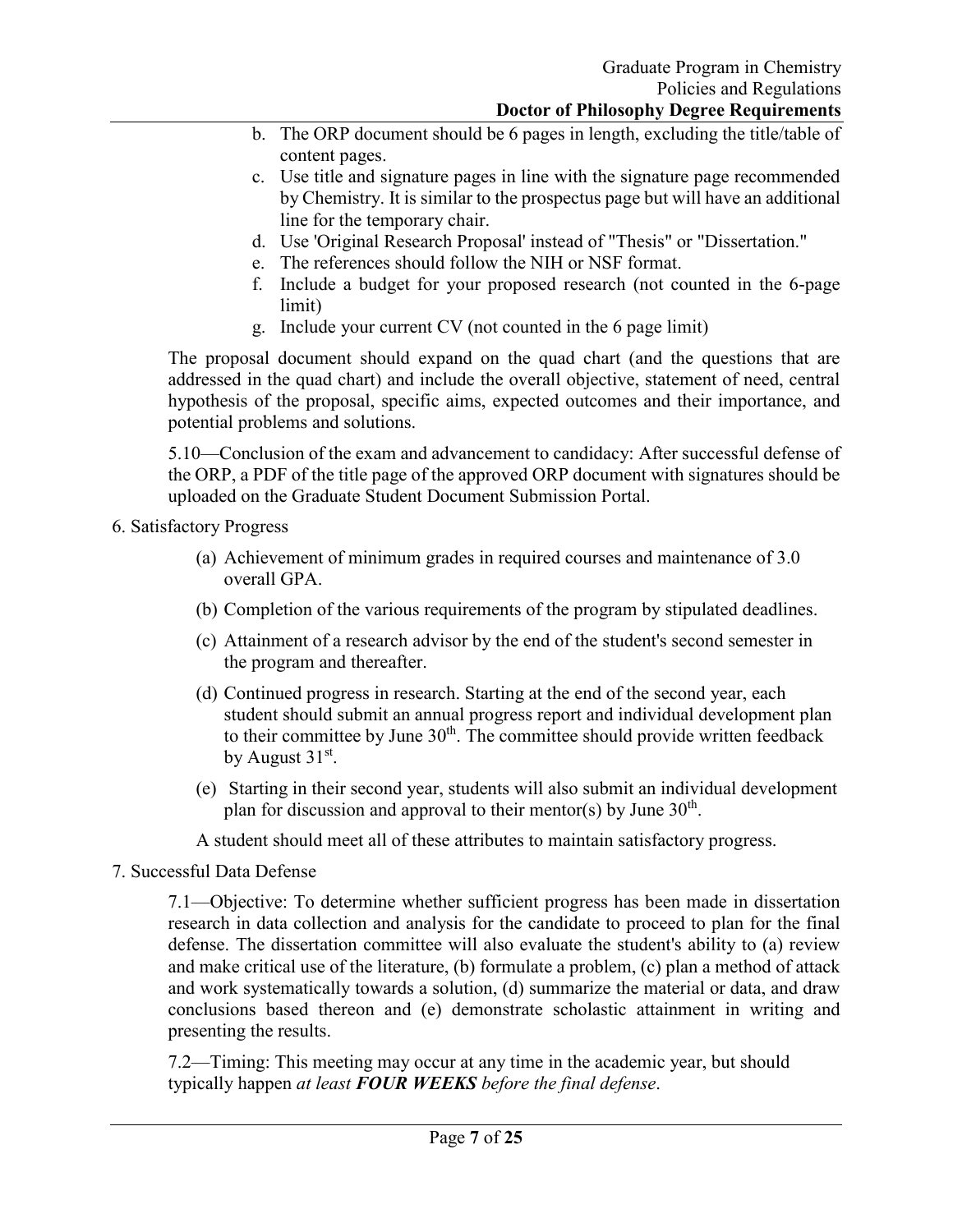7.3—Format of the exam: There are four stages of the exam:

- 1. Pre-defense discussion about student progress (Committee without the student) < 5 min
- 2. Data Defense. This part of the exam lasts for about  $1 h 1.5 h$  and the committee will ask questions during and after the presentation.
- 3. Post-defense discussion and decision (Committee without the student)  $\lceil \sim 1-10 \rceil$ min]
- 4. Outcome discussion and Feedback (Committee with the Student)

7.4—Format of the Meeting: The student presents the proposed organization and overall plan for the Dissertation. The presentation should include studies completed, data collection and analysis, and plans for the completion of the Dissertation.

7.5—Evaluation: The committee will evaluate the student on each of the five criteria outlined in 7.1. The committee will also assess if the student has made sufficient progress in research to justify his or her advancement to the final defense. The chair of the committee will communicate the results of the exam and evaluations of the student to the GPD *within 1 week* after the completion of the exam by filling out the online form.

7.6—Possible outcomes: (1) advance to final defense (2) advance to final defense after completion of specific work, (3) cannot advance to final defense, and (4) insufficient progress to continue in the program.

8. Successful Defense of Thesis

8.1—Objective: The committee will evaluate if the Dissertation (written and oral defense) meets criterion set by the graduate school: "The Dissertation in its completed form will be judged largely upon the ability of the candidate to review and make critical use of the literature; to formulate a problem, plan a method of attack and work systematically towards a solution; to summarize the material or data, and draw conclusions based thereon. Scholastic attainment in writing and presenting the results of the study will be crucial. The goal of the Dissertation is to contribute to knowledge. It should be of publishable quality."

8.2—Timing: When the student is ready to defend his or her Dissertation. The final defense should be scheduled on a working day and during normal work hours and must occur at least seven months after the Graduate School receives the approved Prospectus. The student should take into account the deadlines for notification of the graduate school before and after the exam and submission deadlines for Dissertation and other documents for the desired graduation date. These deadlines are not flexible.

8.3—Notification to Graduate Program Manager: The student should notify the GPM *at least 45 days before* the date of the defense. This will allow the GPM to meet the deadlines imposed by the graduate school. If the student does not notify the GPM before 45 days, then the defense will have to be rescheduled.

8.4—Components of the exam: There are two components to the thesis defense exam (1) A written dissertation that meets the current formatting guidelines of the graduate school, which should be submitted to the committee 2 weeks before the exam and (2) a presentation to a public audience that includes the dissertation committee. The regulations change from time to time, so a previous dissertation may not be an accurate model. A copy of the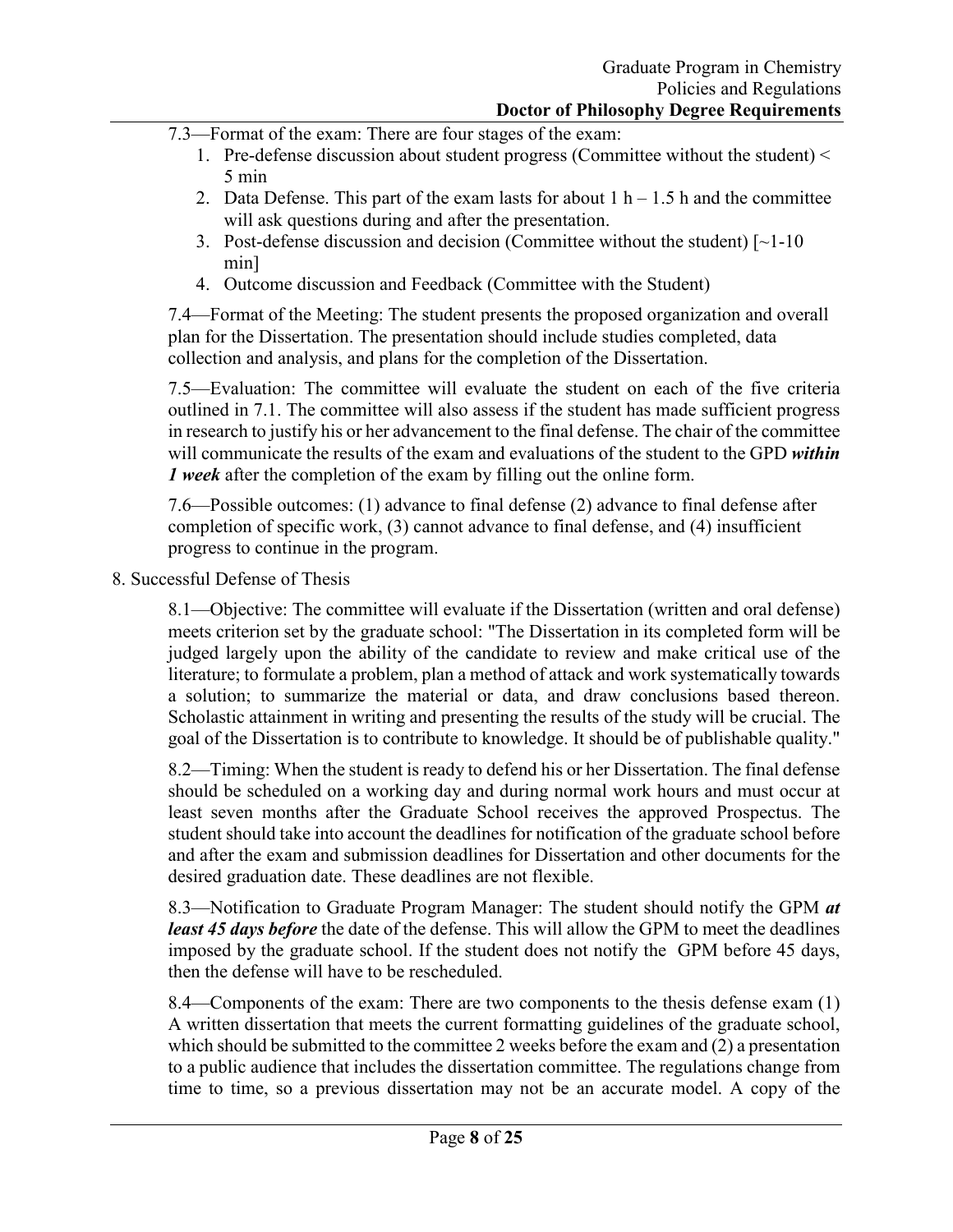Dissertation should be prepared for each member of the dissertation committee in addition to the copies required by the Graduate School.

8.5—Format of the exam: There are six stages of the exam:

1. Introduction of the student by thesis advisor < 5 min

2. Dissertation Presentation. This part of the exam lasts for about 1 h.

3. Public Question and Answer Session. After the presentation, the committee chair will open the floor for questions from the audience.

4. Closed session with the committee. After the public question/answer session, the committee chair will excuse the audience, and the dissertation committee will meet with the student.

5. Post-defense discussion and decision (Committee without the student)  $\lceil$  ~1-10 min]

6. Outcome discussion and Feedback (Committee with the Student)

Sections 1-3 are open to the public. Section 4 is open to the committee and interested members of the graduate faculty. When the student's performance is evaluated, only the committee members may vote.

8.6—Evaluation: The committee will assess the student based on the five criteria outlined in 8.1.

8.7—Possible outcomes for oral defense: There are four possible outcomes (1) Pass, (2) Conditional Pass, (3) Deferred Decision, and (4) Fail. If the outcome is not a full Pass, then the committee will recommend the next steps to the GPD. The result of this examination is reported in a timely fashion to the Graduate Program Director, who then notifies the Graduate School.

8.8—Possible outcomes of dissertation evaluation: The committee can accept the dissertation document or can recommend changes that need to be made to the document. These can be formatting changes to meet the graduate school requirements or content changes to meet the standards of the scientific community. The chair of the committee will communicate the results of the exam and evaluations of the student to the GPD *within 1 week* after the completion of the exam by filling out the online form.

8.9—Submission of Dissertation: Once the Dissertation is ready for acceptance, the committee members should sign the signature page of the Dissertation using black ink or electronically. The signature page should be printed on acid-free paper and should conform to the format and wording requirements of the Graduate School. The students should follow the guidelines posted by the Graduate School for submission.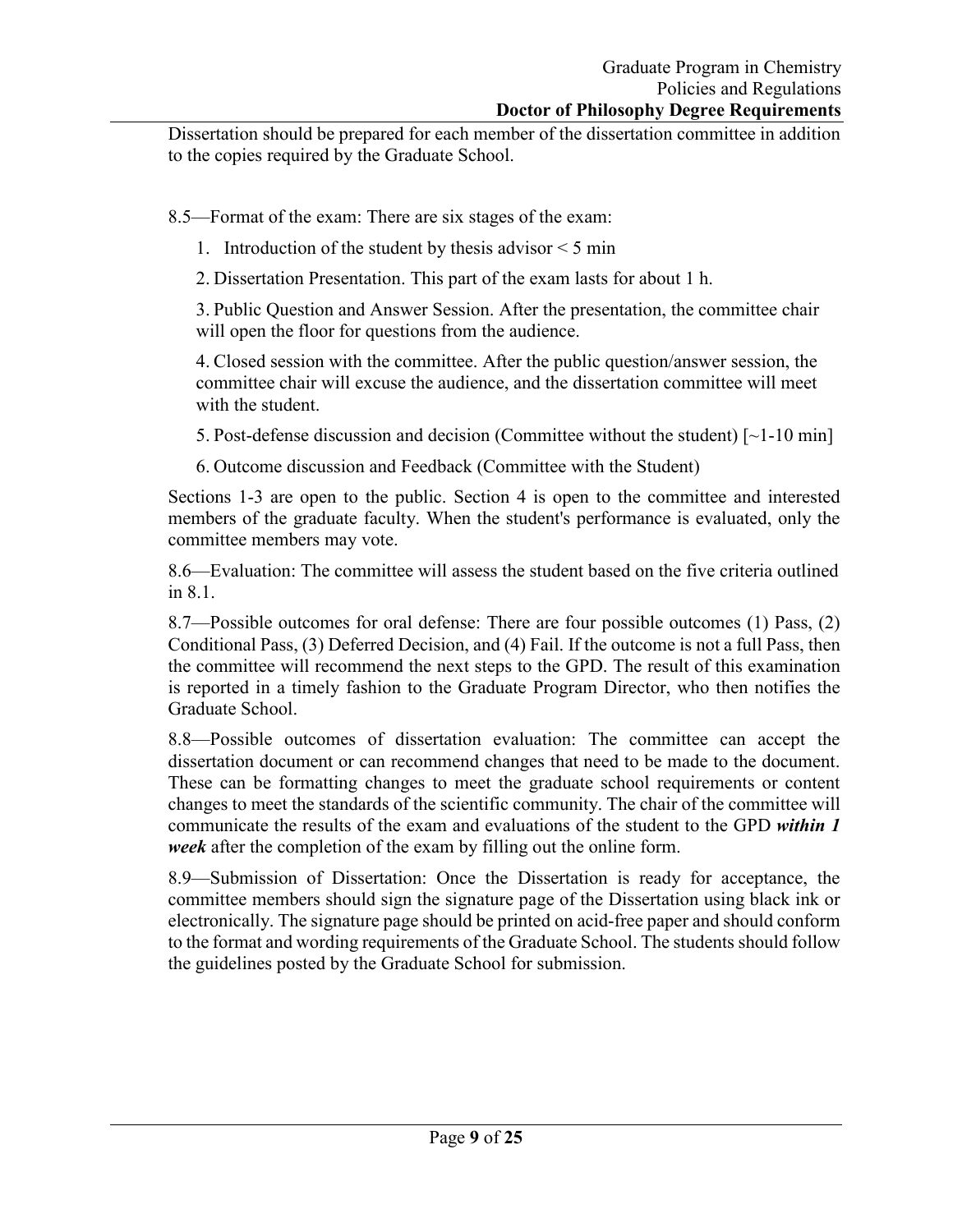## B. Duration of Graduate Studies

1. Duration of Department Support

For most students, the Department guarantees support for five years (if necessary) as long as the student maintains satisfactory progress in research, academics, and any teaching duties.

2. Statute of limitations (SOL)

The statute of limitations is the amount of time allowed for completing the graduate program and is stipulated in the admission letter from the Graduate Dean. Doctoral students are given six years to complete the program. If an extension becomes necessary, the student's advisor will need to provide a written justification to the GPD, including a timeline for completion of the remaining requirements.

3. Student Status

Students are considered to be full-time students if they are registered for nine or more credits and part-time if they are registered for eight or fewer credits. For loan deferments, students taking six to eight credits are considered to be half-time students. If a student actively engaged in research or Dissertation (or thesis) production, the Department will certify that the student is a full-time (or half-time) student regardless of the number of credits for which the student is registered.

4. Termination from Ph.D. Studies

The graduate program committee in Chemistry can terminate a student from Ph.D. Studies for any of the following reasons:

- 1. Failure to make satisfactory and timely progress in meeting the requirements in the Ph.D. degree Requirements in Section A
- 2. Academic or professional misconduct
- 3. Reasons for safety (to others or self)
- 5. Workplace Conflict

During their graduate career at UMass, students may encounter challenging situations within their group or between groups. If the student is comfortable talking about specific circumstances with the research advisor, then the student should contact the advisor to help with the de-escalation of the conflict.

If the student is uncomfortable talking with the advisor or there is a conflict with the advisor, then the student should contact the Chemistry Graduate Program Director. These discussions are confidential. Situations constituting sexual harassment and bullying require the GPD to report to the Office of Equal Opportunity and Diversity, who will help to address the situation appropriately. The GPD will work with the Department Head and other University offices to help students address or de-escalate the situation.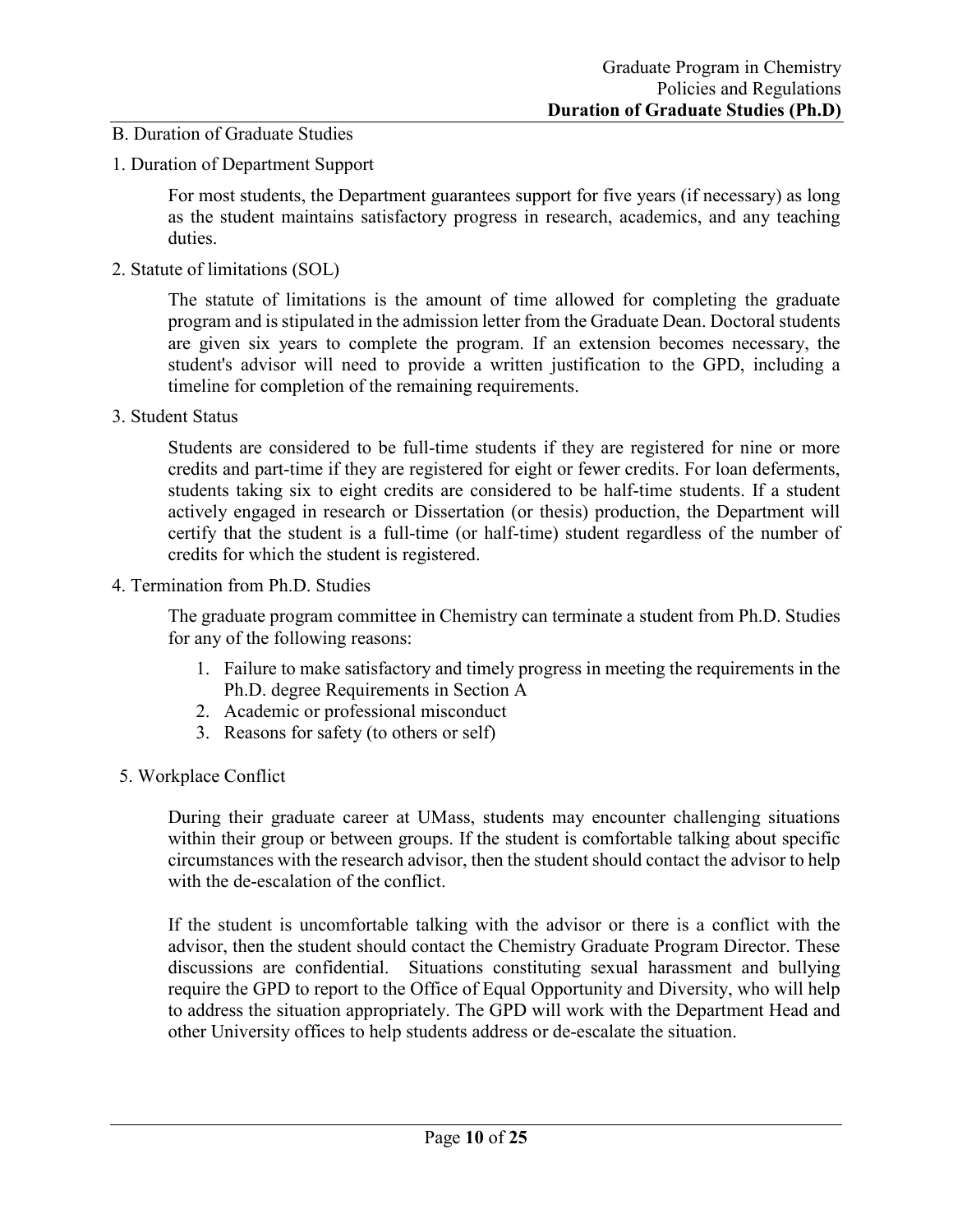#### **Resources:**

## 1. **Confidential conversations with your GPD**

Michael Barnes [\(mdbarnes@chem.umass.edu\)](mailto:mdbarnes@chem.umass.edu) \*CONFIDENTIAL

## 2. **Ombuds Office - Resolution Services for Conflicts and Concerns**

The Ombuds Office helps hundreds of undergraduate and graduate students every year with a wide variety of conflicts and concerns. The Ombuds Office can be particularly helpful in informally mediating disputes between students, or between students and faculty or staff, whether those disputes are academic, work-related, or interpersonal. We can assist with issues of academic honesty and can help you understand the policy and procedures for informal resolutions and formal charges (see the Academic Honesty website).

The Ombuds Office can be reached by calling 413-545-0867 or by sending an email to [ombuds@umass.edu.](mailto:ombuds@umass.edu) Confidential appointments with an ombudsperson are available by phone, by videoconference, or in-person at our Campus Center location. We are unable to accommodate walk-ins at this time

## 3. **Dean of Students Office**

Dean of Students Office (DOSO) staff can answer questions, advocate on your behalf, and make sure you get the help, resources, and support you need. The DOSO Student Life Team is available to meet with you, listen to your concerns, and assist in developing a comprehensive action plan for your academic and personal success.

Phone: (413) 545-2684 Location: 227 Whitmore, www.umass.edu/dean\_students

## 4**. Center for Counseling and Psychological Health**

CCPH provides short term individual, couple's and group psychotherapy; psychiatric medication consultation and treatment; psychological assessment (testing); behavioral medicine; and crisis intervention services. We are open from 8:30 a.m. to 4:30 p.m. Monday through Friday and are also available 24 hours a day to provide crisis intervention services and assessment.

Many options for student services:<https://www.umass.edu/counseling/services>

Location A: Bartlett Hall (2nd floor, north), 130 Hicks Way Location B: 415 New Africa House, 180 Infirmary Way Phone

Center for Counseling and Psychological Health Middlesex House • 111 County Circle Amherst, MA 01003-9255 (413) 545-2337 or (413) 545-0333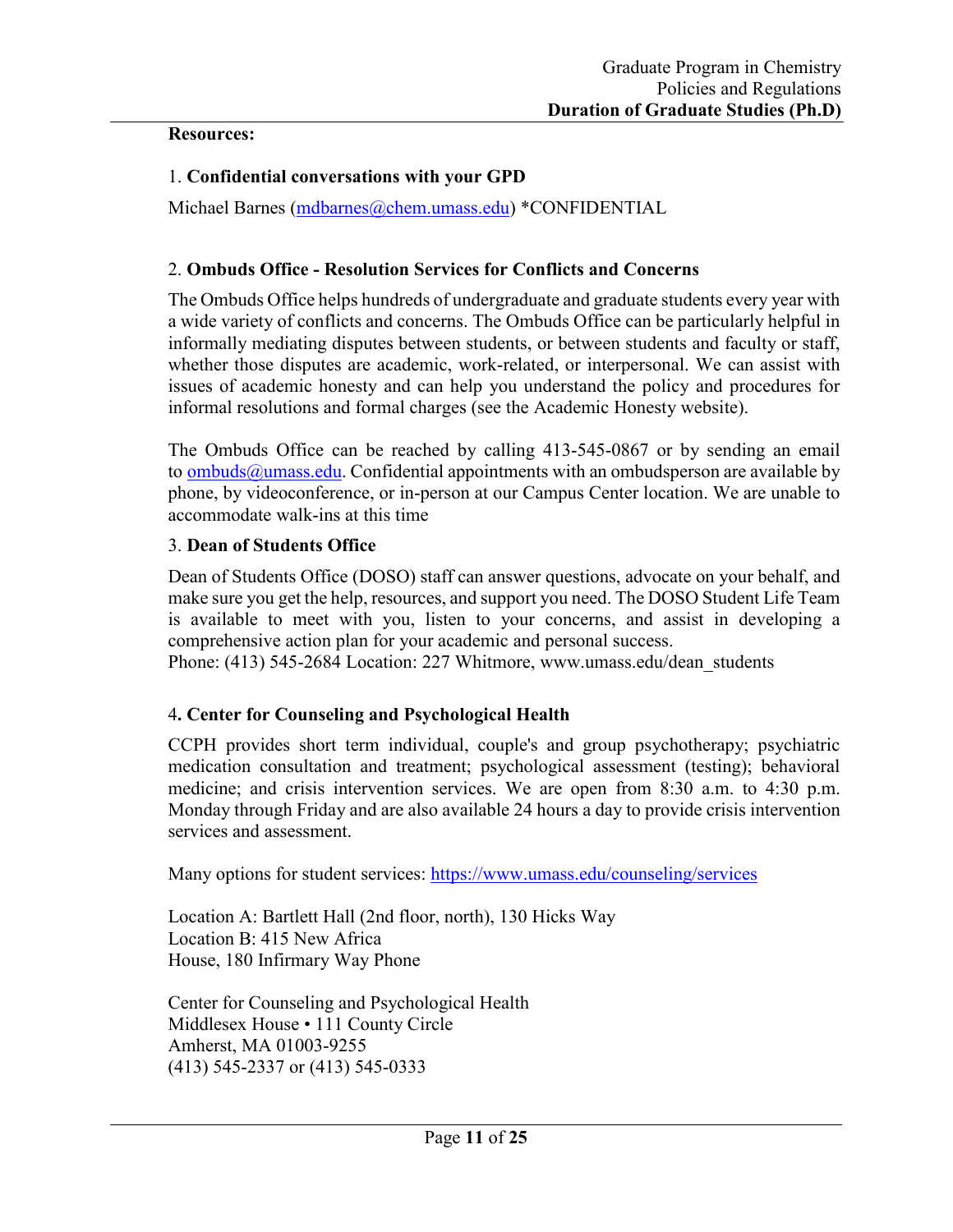## 5. **Equal Opportunity Office and Title IX Coordinators**

Ryan K Morse, Interim Director of Equal Opportunity, Sr. Grievance Officer, & Deputy Title IX Coordinator \*CONFIDENTIAL Phone: 413-545-3464 Email: [rkmorse@umass.edu](mailto:rkmorse@umass.edu) Site:<https://www.umass.edu/equalopportunity/>

Jessi Bond, Center for Counseling and Psychological Health (CCPH) - \*CONFIDENTIAL Phone: 413-545-2337 Email: [jsbond@uhs.umass.edu](mailto:jsbond@uhs.umass.edu)

Becky Lockwood, Center for Women and Community (CWC) – \*CONFIDENTIAL Phone: 413-545-0800 (24/7) Email: [rlockwood@umass.edu](mailto:rlockwood@umass.edu)

Dr. George Corey, University Health Services (UHS) – \*CONFIDENTIAL Phone:  $413-577-5000$  (24/7) Email:  $gcorey@uhs.umass.edu$ 

Lieutenant Brian Henault, University of Massachusetts Police Department (UMPD) – \*CONFIDENTIAL Phone: 413-545-2121 Email: brianh@admin.umass.edu

\*Please note that staff listed as confidential will not share any information unless they've received permission from the person.

## 6. **GEO (Graduate Student Union)**

The union helps to resolve workplace conflicts.

GEO Office, 201 Student Union

Email: geo@external.umass.edu Phone: 413-545-0705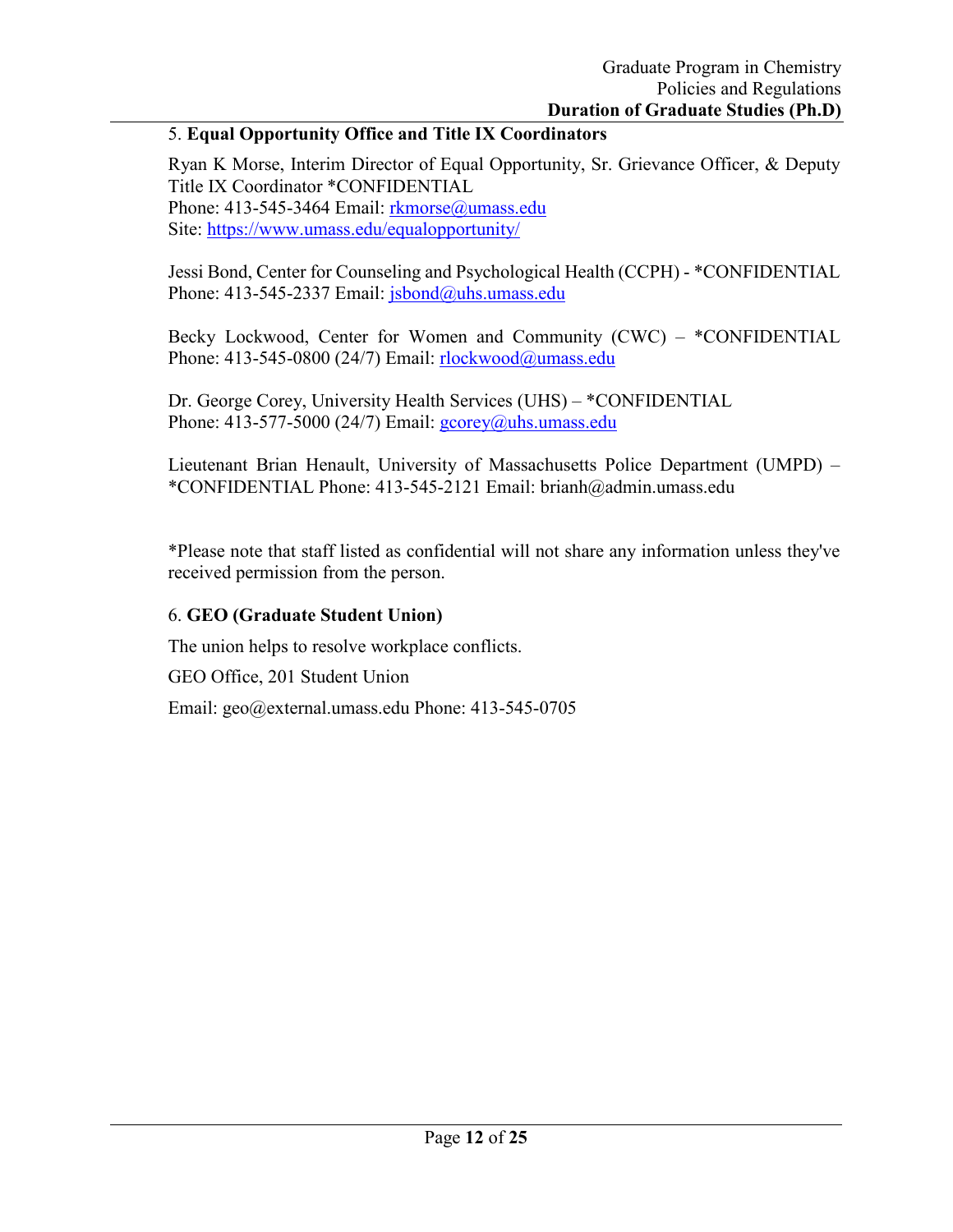- C. Financial Support during Graduate Studies and Conditions of Employment
- 1. Sources of support

Students usually are admitted to the Chemistry Graduate Program only if they have financial support as approved by the Department. For most students, this support takes the form of an assistantship provided by the Department. Initially, such assistantships are teaching assistantships, but later in the program, students are typically supported on research assistantships offered by their research advisor's grants. Some students are supported by external sources, such as government scholarships, and some students are supported by assistantships funded by contributions from industry or alumni or from other campus-based sources outside the Department.

Research assistantships are typically funded by faculty grant support. The selection of appointees, terms of contract, and other details of such appointments fall entirely within the purview of the faculty member who is the principal investigator on the grant, subject to Departmental and University regulations.

Students who have adjunct faculty as advisors are not eligible for departmental teaching assistantships and must be supported by their advisors.

Teaching Assistants and Research Assistants are governed by the GEO contract, which is the agreement between the University and the Graduate Employee Organization.

2. Contract Period

The contract period (period of appointment) for TAs and RAs extends beyond the regular semester dates. Since department support is usually year-round, the employment period is, therefore, often a continuous twelve months. January intersession (the break between the fall and spring semesters) spring break, and summer are all part of the appointment or contract period. (The distinction between the contract-period and the duration of a given semester is critical for understanding the policy on vacation and other time off.) While the Department is flexible in setting working conditions, any proposed departure from the terms of the contract should be discussed with the student's supervisor well in advance.

3. Vacation and Time off (GEO Employees)

The GEO contract stipulates both the amount of time eligible to be taken and the need to obtain approval from the student's research advisor – and from the teaching supervisor as well if the student is a T.A. (For details on holidays, vacation, and other time off, refer to the Department's infosheet on the topic or the Graduate School's "Graduate Appointments Policies and Procedures," or to the GEO contract itself.)

4. Workload and limitation on total hours

4.1—US Citizens and Permanent Residents: **40 hours** per week is the maximum for working hours + course credit-hours, excluding dissertation or thesis credits. Work includes any type of campus employment: assistantships*,* student hourly, work-study, etc.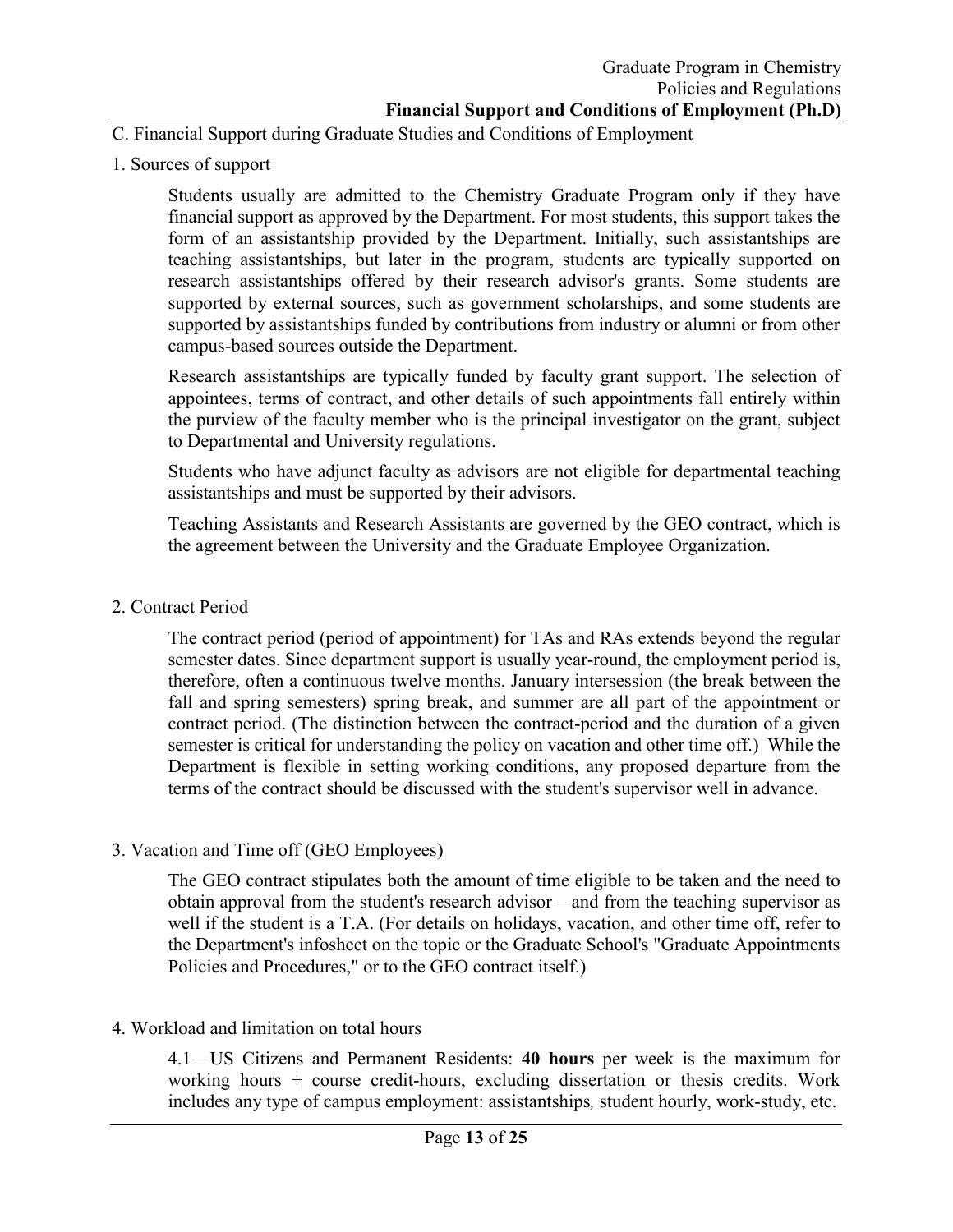4.2—International Students: F1 and J1 visa holders are limited to **20 hours** per week during the **regular semester** for *working hours + credit-hours*, excluding Dissertation or thesis. Work for internationals includes assistantships and student hourly. Work-study is not an option. 40 hours is allowed during January break and summer.

## 5. Outside Employment

Graduate students appointed as Teaching Assistant or Research Assistant may not accept concurrent employment elsewhere. Any exceptions to this outside-employment restriction must be approved both by the GPD and the dissertation advisor before acceptance of any outside work.

Graduate students should not provide paid tutoring services for any student for whom they have responsibility for grading.

## 6. Satisfactory Performance as TA or RA, Termination of Support

Non-performance or unsatisfactory performance of TA duties may result in the termination of the contract. Besides performing the assigned duties poorly, examples of unsatisfactory performance may include not appearing to proctor an exam as requested or being away during the contract period without the permission of the TA supervisor.

Similarly, an RA who is not performing adequately in research, who is not committing effort or time in the lab, or who is absent without permission of the advisor is subject to dismissal.

For non-academic dismissals, the graduate program director will follow Article 26 (Discipline and Discharge) of the GEO contract.

## 7. Safety Training

Before conducting any work in a research laboratory, students must undergo safety training as prescribed by the Department's safety committee. Documentary evidence of the satisfactory completion of this training must be filed with the GPD. Safety training typically includes the lab-safety class during orientation, as well as web-based training provided by the University's Environmental Health and Safety organization.

## 8.Financial Support for Conference Travel

8.1—Departmental Support: Where faculty research-funds are not available to help defray travel expenses, the Department and Graduate School offer some support for conference attendance. Chemistry Department Travel Grants allow each graduate student a maximum \$800 grant for conference travel. This grant can be used either all at once or for 2 meetings. Students should apply for these funds before travel via the online Graduate Student Travel Grant Application. Applications should include details of the conference and should be approved by the research advisor.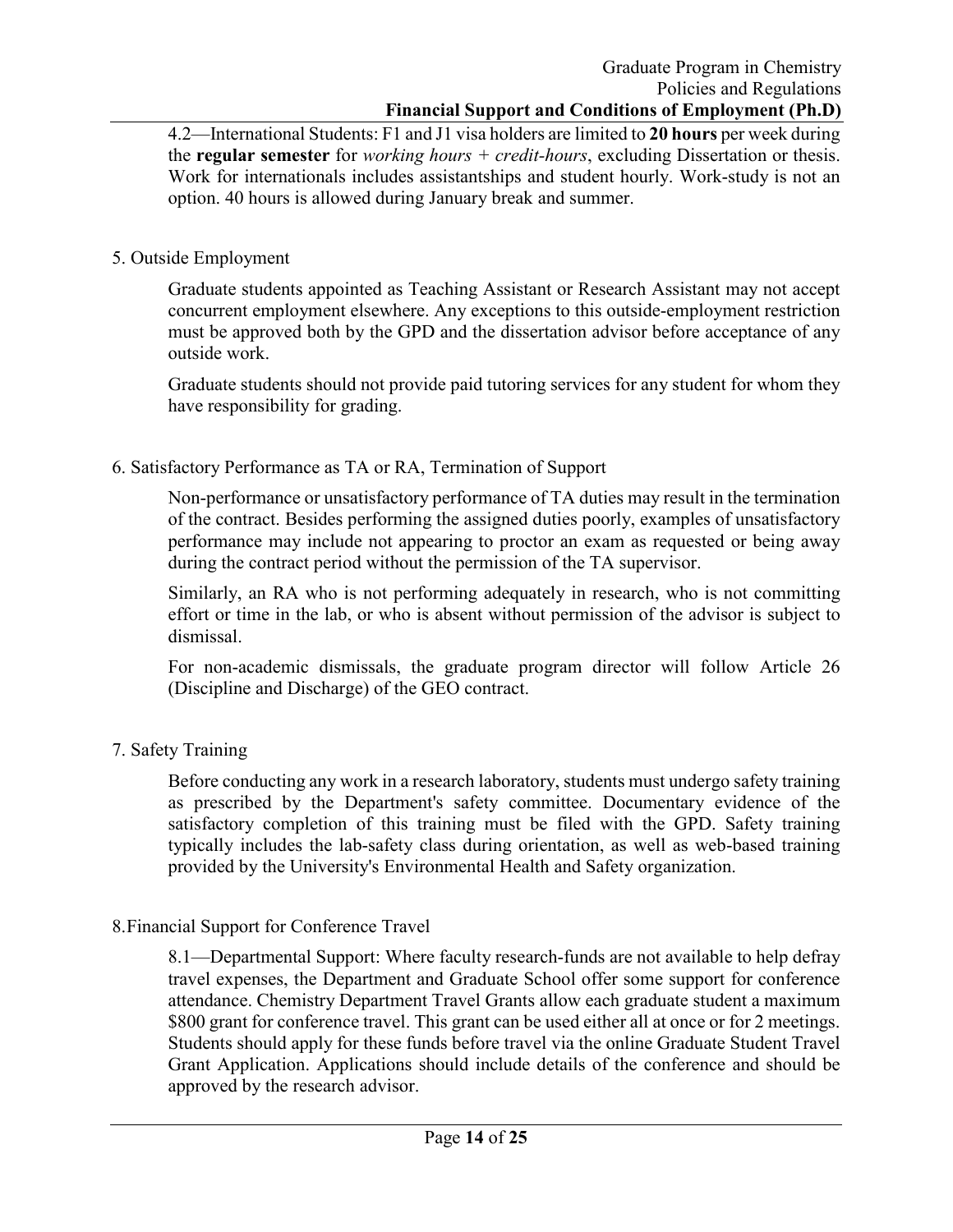8.2—Graduate School Support: The Graduate School offers travel grants on a rolling basis for application and awards. Students should consult with their research advisor and/or the GPD about the application for travel funds. Applications should be submitted to the GPD via the online Graduate Student Travel Grant Application.

9. Department Policies for Students Travelling off-campus (Home Countries, Internships or Vacation)

If students travel to their home country to get a visa or will be away from campus for any other reason, then:

1. If you are an RA, you need to get permission from your advisor before you travel. You need to have a contingency plan if a delay in your return is possible. Please be aware that to comply with federal funding regulations, you may not get paid beyond a specific duration.

2. If you are a TA and you are in a research group, you still need to get permission from your advisor. If you are not in a research group, seek consent from the GPD. We expect you to be on campus on the first day of classes. If your travel is delayed and this will not be possible, please communicate with the GPD and your research advisor as soon as you can. The GPD will consult with the Head, Associate Head, and the instructor to determine the course of action.

3. If you anticipate communication problems (e.g., limited email access) during your stay abroad, please ensure that you have tools to communicate any travel delays promptly. It is your responsibility to update the GPD and your advisor about any travel delays.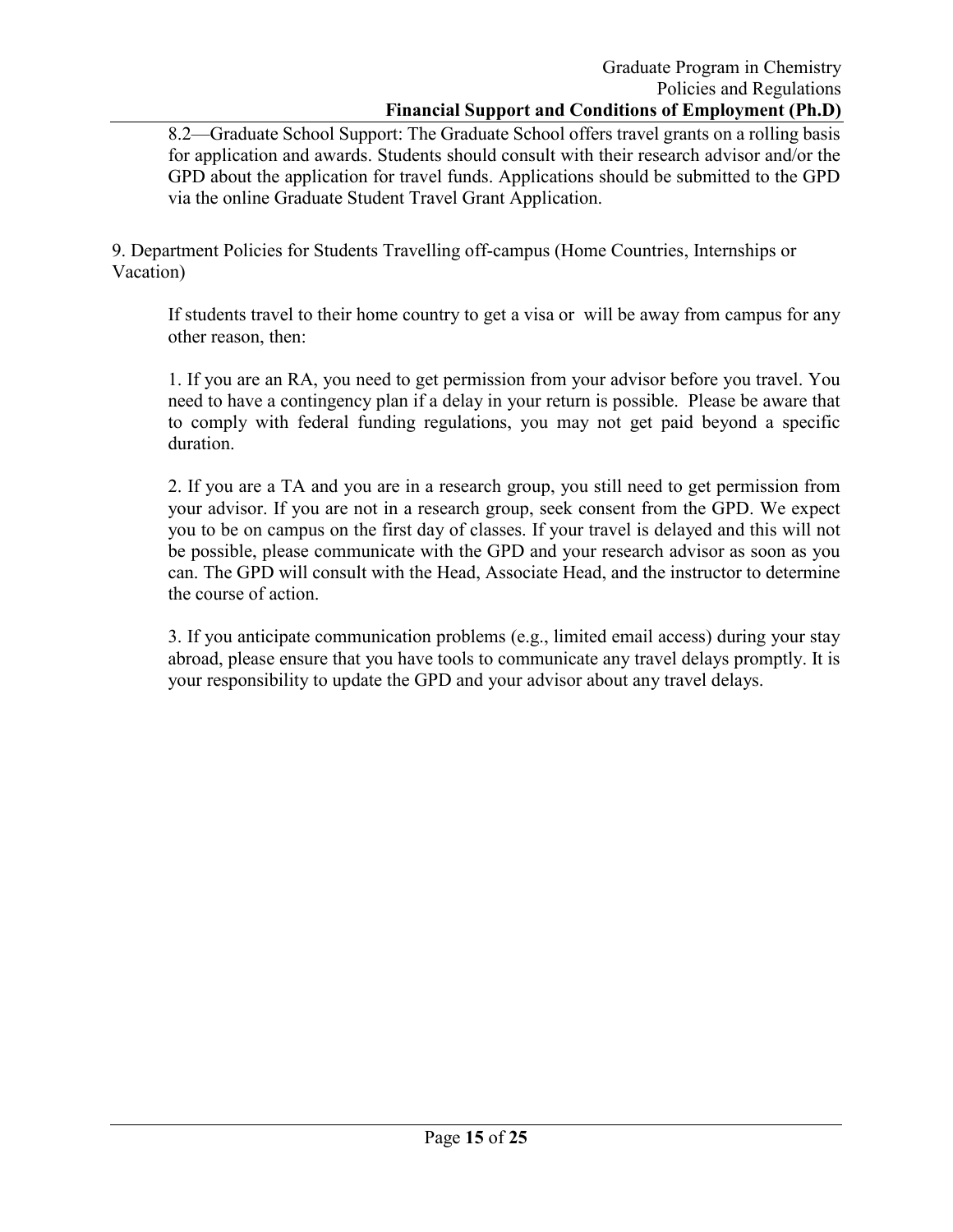## II. Master of Science (M.S.)

Chemistry does not admit students directly to an M.S. program. In rare circumstances, with the agreement of the GPD and (if relevant) the student's advisor, a student enrolled in the Ph.D. program may pursue studies leading to the award of M.S. degree by research (Thesis Master's) or coursework M.S. Degree (non-thesis). The Chemistry requirements are in line with those of the Graduate School, and students are advised to study the relevant paragraphs carefully in the Graduate School Bulletin. There is no departmental financial support or stipend for the Master's Thesis or Master's non-thesis terminal degree.

A. Degree Requirements for M.S. with thesis

1. Complete the following graduate credit requirements

a. Ten (10) credits of CHEM 699 (Master's Thesis)

b. Coursework in Chemistry for the M.S. Degree with Thesis with at least 21 credits from the following

- Two semesters of Core Course.
- Faculty research seminar in the first semester.
- Research group meeting (CHEM 892) each semester.
- Any divisional coursework requirements.
- Electives chosen in consultation with the advisor.

c. At least 15 of these 21 credits must be taken on a letter-grade basis, and these must include at least six credits earned in the 600 - 800 series (not counting journal clubs, seminars, or group meeting).

d. Letter-graded courses submitted for the degree must have a GPA of 3.0 or better.

2. Form a Master's thesis committee

The voting members of a Master's thesis committee are the advisor and at least one other member of the Chemistry graduate faculty. The members of the committee are chosen by the student in consultation with the research advisor. If the research advisor is not primarily affiliated with Chemistry, then he/she must be appointed as graduate faculty in the Chemistry Department. The student will then contact the potential committee to seek their consent to serve on the committee. The student will then get the signatures of the committee members on the requisite form, which can be obtained from the Graduate Program Manager (GPM), and submit the completed form to the GPD. The GPD then recommends the appointments to the Graduate Dean.

3. Successful defense of thesis outline (Prospectus)

3.1—Objective: Prospectus is the first formal statement made by the student about his or her topic of research to the thesis committee. The thesis committee will evaluate the student's ability to (a) review and make critical use of the literature, (b) formulate a problem, (c) plan a method of attack and work systematically towards a solution, (d)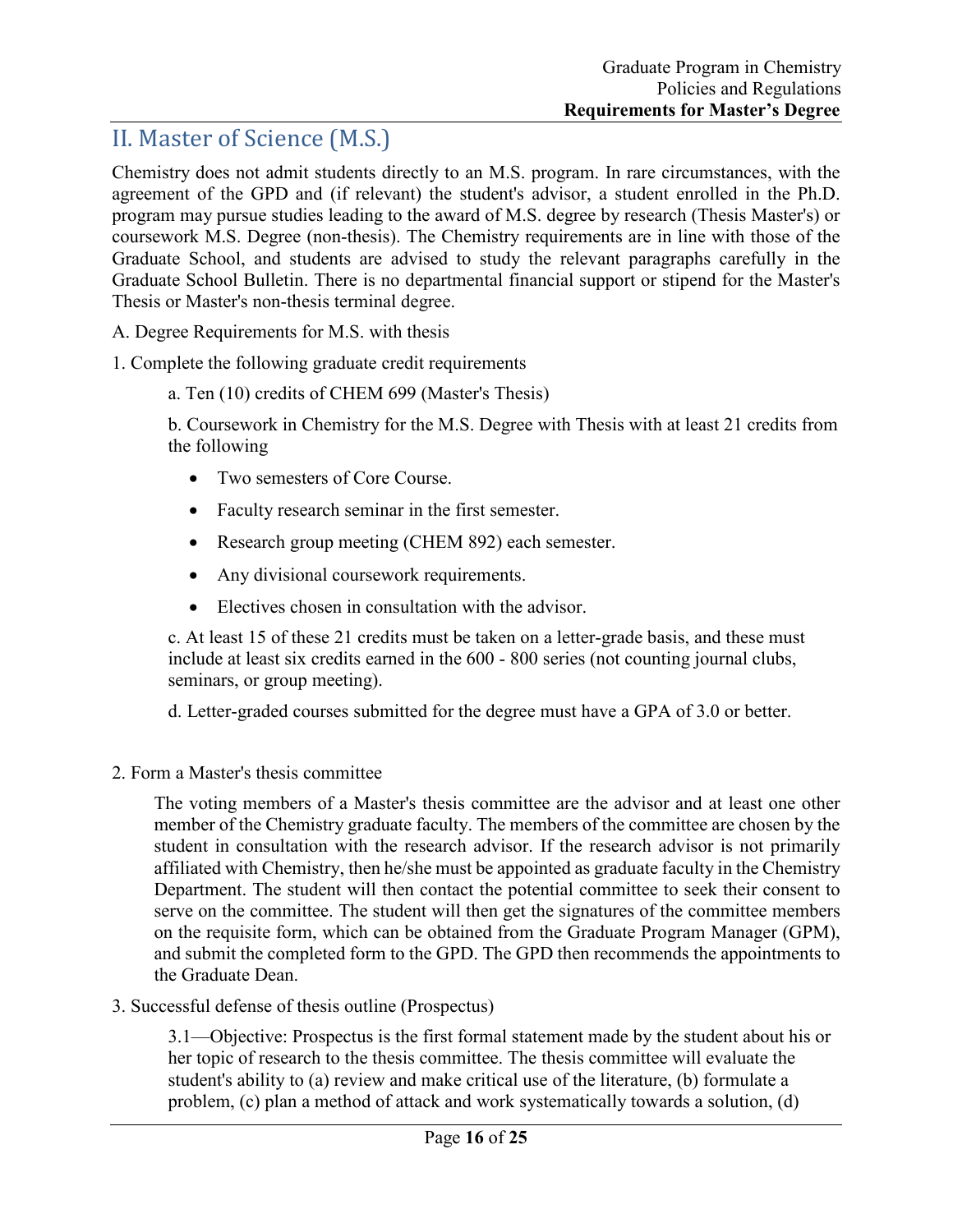summarize the material or data, and draw conclusions based thereon and (e) scholastic attainment in writing and presenting the results.

3.2—Timing: This requirement must be completed and the outline received by the graduate school at least *four months* before the defense of the thesis final oral examination.

3.3—Components of the exam: There are two components to the prospectus exam (1) A written document, which should be submitted to the committee 2 weeks before the exam and (2) a presentation to the dissertation committee

3.4—Format of the exam: There are four stages of the exam:

6. Pre-defense discussion about prospectus document and student progress (Committee without the student)  $\leq$  5 min

7. Prospectus Defense. This part of the exam lasts for about 1 h, and the committee will ask questions during and after the presentation.

8. Post-defense discussion and decision (Committee without the student) [~1-10 min]

9. Outcome discussion and Feedback (Committee with the Student)

3.5—Evaluation: The committee will evaluate the student on each of the five criteria outlined in 3.1.

3.6—Possible outcomes: There are four possible outcomes (1) Pass, (2) Conditional Pass, (3) Deferred Decision, and (4) Fail. If the outcome is not a full Pass, then the committee will recommend the next steps to the GPD.

3.7—Prospectus Document: Students should follow the format of an NIH R21 proposal. The title signature page should conform to Graduate School Recommendations. On the title page, the word 'Prospectus' should be used instead of "Thesis" or "Dissertation. A template for the Prospectus will be provided to students at the appropriate time or can be obtained by request to the graduate program director. The prospectus document should be 6 pages in length, excluding the title and reference pages.

The prospectus document and presentation should address:

- Introduction, Specific Aims, Background, and Significance  $(\sim 3 \text{ pages})$
- Innovation/Intellectual Merit of the Proposal (1 paragraph)
- Proposed Research  $(\sim 3 \text{ pages})$
- References should follow the NIH or NSF proposal format

The document should be submitted to the committee via the Graduate Student Document Submission Portal.

3.8—Process for Submission of Prospectus to Graduate School: The approved Prospectus document must be signed by every member of the committee and by the Department Head. The signature page can be signed electronically. A PDF of the signed cover sheet should be submitted via the Graduate Student Document Submission Portal *within one week* of the successful completion of the prospectus defense.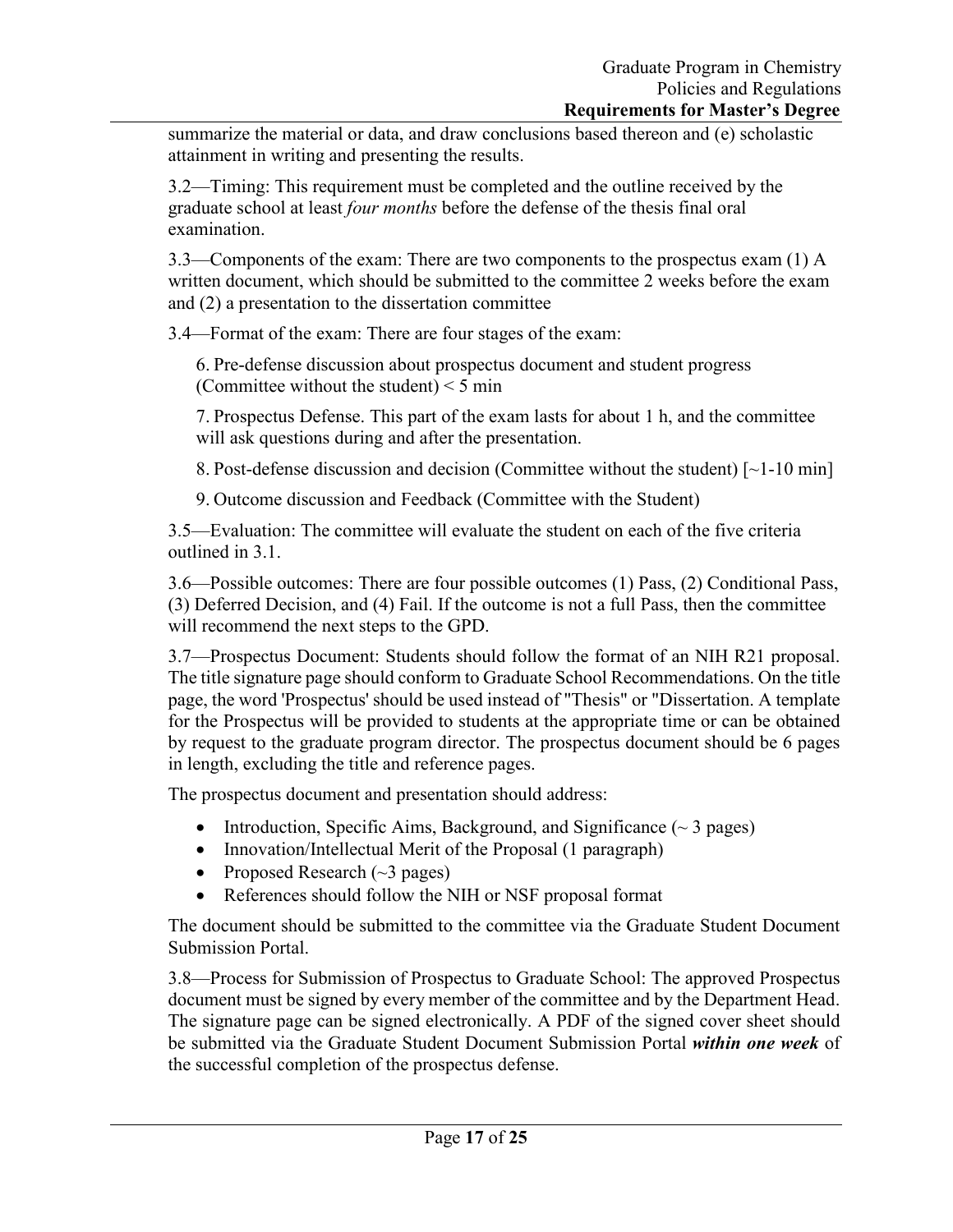## 4. Successful Defense of Thesis

4.1—Objective: The committee will evaluate if the thesis (written and oral defense) meets criterion set by the graduate school: "The thesis in its completed form will be judged largely upon the ability of the candidate to review and make critical use of the literature; to formulate a problem, plan a method of attack and work systematically towards a solution; to summarize the material or data, and draw conclusions based thereon. Scholastic attainment in writing and presenting the results of the study will be crucial. The goal of the thesis is to contribute to knowledge. It should be of publishable quality."

4.2—Timing: When the student is ready to defend his or her thesis. The final defense should be scheduled on a working day and during normal work hours and but must occur at least seven months after the Graduate School receives the approved Prospectus. The student should take into account the deadlines for notification of the graduate school before and after the exam and submission deadlines for Dissertation and other documents for the desired graduation date. These deadlines are not flexible.

4.3—Notification to Graduate Program Manager: The student should notify the GPM at least 45 days before the date of the defense. This will allow the GPM to meet the deadlines imposed by the graduate school. If the student does not notify the GPM before 45 days, then the defense will have to be rescheduled.

4.4—Components of the exam: There are two components to the prospectus exam (1) A written thesis that meets the current formatting guidelines of the Graduate School, which should be submitted to the committee 2 weeks before the exam and (2) a presentation to a public audience that includes the thesis committee. The regulations change from time to time, so a previous dissertation may not be an accurate model. A copy of the thesis should be prepared for each member of the dissertation committee in addition to the copies required by the Graduate School.

4.5—Format of the exam: There are six stages of the exam:

- 1. Introduction of the student by thesis advisor  $\leq$  5 min
- 2. Thesis Presentation. This part of the exam lasts for about 1 h.

3. Public Question and Answer Session. After the presentation, the committee chair will open the floor for questions from the audience.

4. Closed session with the committee. After the public question/answer session, the committee chair will excuse the audience, and the dissertation committee will meet with the student.

5. Post-defense discussion and decision (Committee without the student) [~1-10 min]

6. Outcome discussion and Feedback (Committee with the Student)

Sections 1-3 are open to the public. Section 4 is open to the committee and interested members of the graduate faculty. When the student's performance is evaluated, only the committee members may vote.

4.6—Evaluation: The committee will assess the student based on five criteria outlined in 4.1.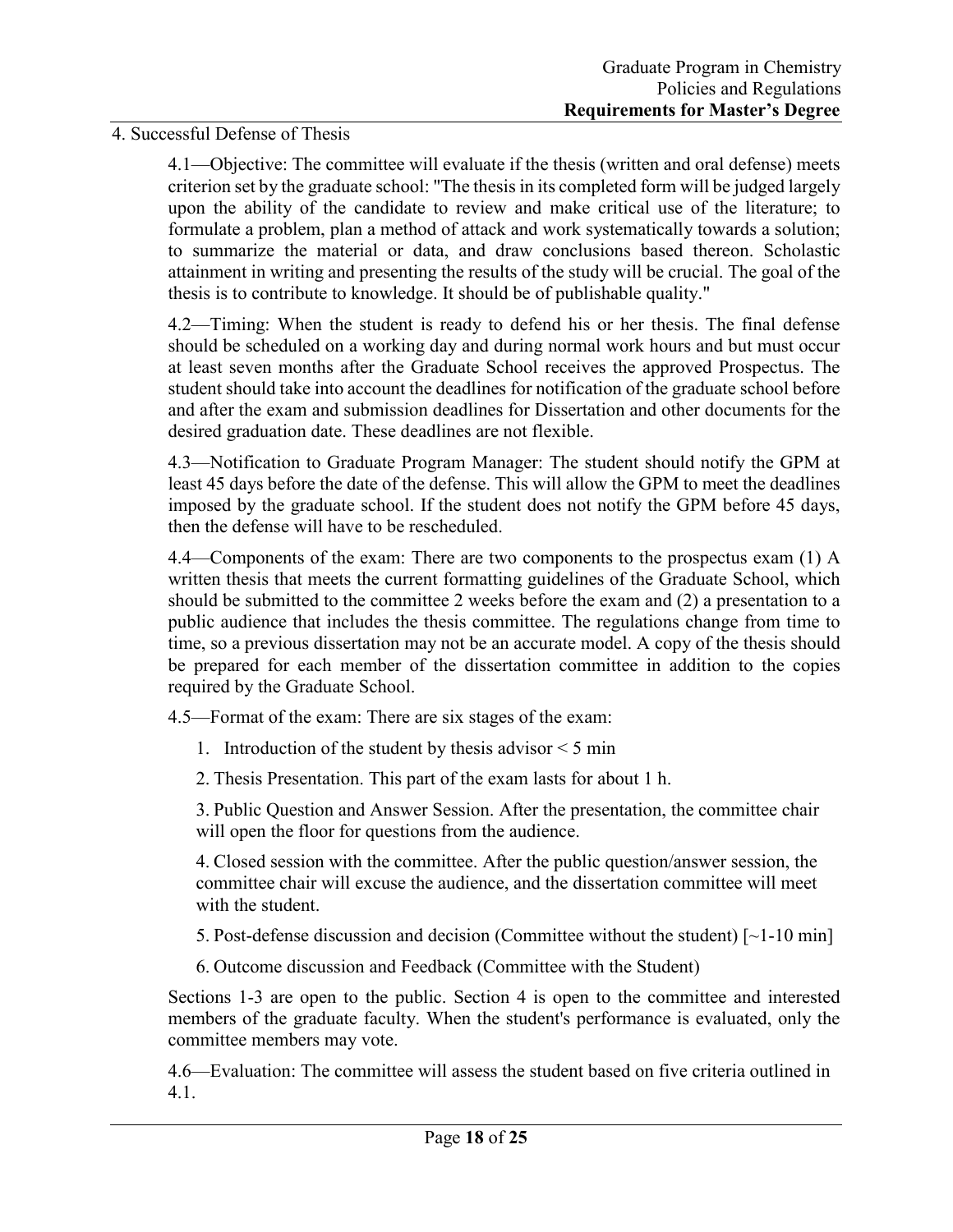4.7—Possible outcomes for oral defense: There are four possible outcomes (1) Pass, (2) Conditional Pass, (3) Deferred Decision, and (4) Fail. If the outcome is not a full Pass, then the committee will recommend the next steps to the GPD. The result of this examination should be reported in a timely fashion to the Graduate Program Director, who will then notify the Graduate School.

4.8—Possible outcomes of thesis evaluation: The committee can accept the thesis document or can recommend changes that need to be made to the document. These can be formatting changes to meet the Graduate School requirements or content changes to meet the standards of the scientific community.

4.9—Submission of thesis: Once the thesis is ready for acceptance, the committee members should sign the signature page of the thesis using black ink oe electronically. The signature page should be printed on acid-free paper and should conform to the format and wording requirements of graduate school. The students should follow the guidelines posted by the graduate school for submission.

B. Degree Requirements for a non-thesis MS terminal degree

Under exceptional circumstances, a student may petition to be permitted to submit for a terminal non-thesis (coursework) Master's degree.

1. Complete the following graduate credit requirements

- a) 30 Credits (minimum) with an overall GPA of at least 3.0
- b) At least half of those credits, e.g., 15 of 30, must be letter-graded (not "SAT").
- c) No grade lower than "C".
- d) 12 credits or more at the 600-800 level. Chem 699 will not count for a Master's non-thesis degree.
- e) 21 credits or more in the major field (Chemistry) including:
- f) Core Course (both semesters), CHEM 892 every semester, and any divisional coursework or electives recommended by the advisor
- C. Degree Requirements for a non-thesis MS degree en route to Ph.D
- 1. Complete the following graduate credit requirements
	- a) 30 Credits (minimum) with an overall GPA of at least 3.0
	- b) At least half of those credits, e.g., 15 of 30, must be letter-graded (not "SAT").
	- c) No grade lower than "C".
	- g) 12 credits or more at the 600-800 level. Chem 699 will not count for a Master's non-thesis degree.
	- d) 21 credits or more in the major field (Chemistry) including:
	- e) Core Course (both semesters), CHEM 892 every semester, and any divisional coursework or electives recommended by the advisor
- 2. Successfully complete prospectus defense and original research proposal defense.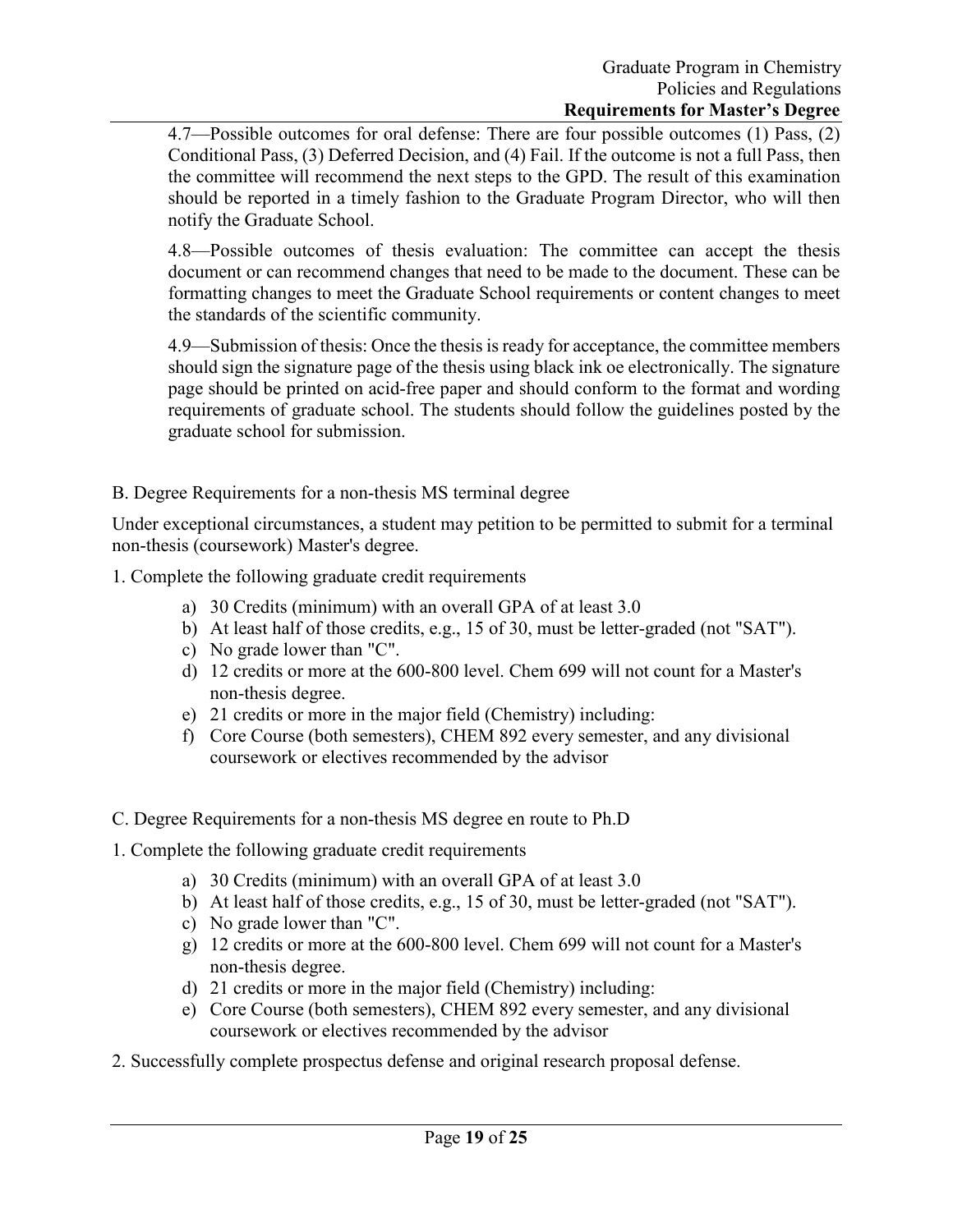## III. Summary of Requirements and Exceptions

- 1. Summary Requirements
	- A. Doctor of Philosophy
		- 1. Complete the graduate credit requirements.
		- 2. Have a research advisor by the end of the student's second semester in the program and thereafter.
		- 3. Form a Dissertation Committee.
		- 4. Advancement to Candidacy Stage 1: Successfully defend Prospectus.
		- 5. Advancement to Candidacy Stage 2: Successfully defend Original Research Proposal (ORP).
		- 6. Maintain Satisfactory Progress.
		- 7. Successful Data Defense.
		- 8. Successful Defense of Thesis.
	- B. Degree Requirements for M.S. with thesis
		- 1. Complete the graduate credit requirements.
		- 2. Form a Master's thesis committee.
		- 3. Successful defense of thesis outline (Prospectus).
		- 4. Successful Defense of Thesis.
	- C. Degree Requirements for a non-thesis M.S. terminal degree
		- 1. Complete the graduate credit requirements.
	- D. Degree Requirements for a non-thesis M.S. degree en route to Ph.D
		- 1. Complete the graduate credit requirements.
		- 2. Successfully complete Prospectus defense and Original Research Proposal defense.
- 2. Exceptions to Requirements

When there is a good cause, the Graduate Program Director will consider requests for exceptions to the regulations described in this document. Such requests must be made in writing and, where relevant, accompanied by a supporting memo from the student's advisor.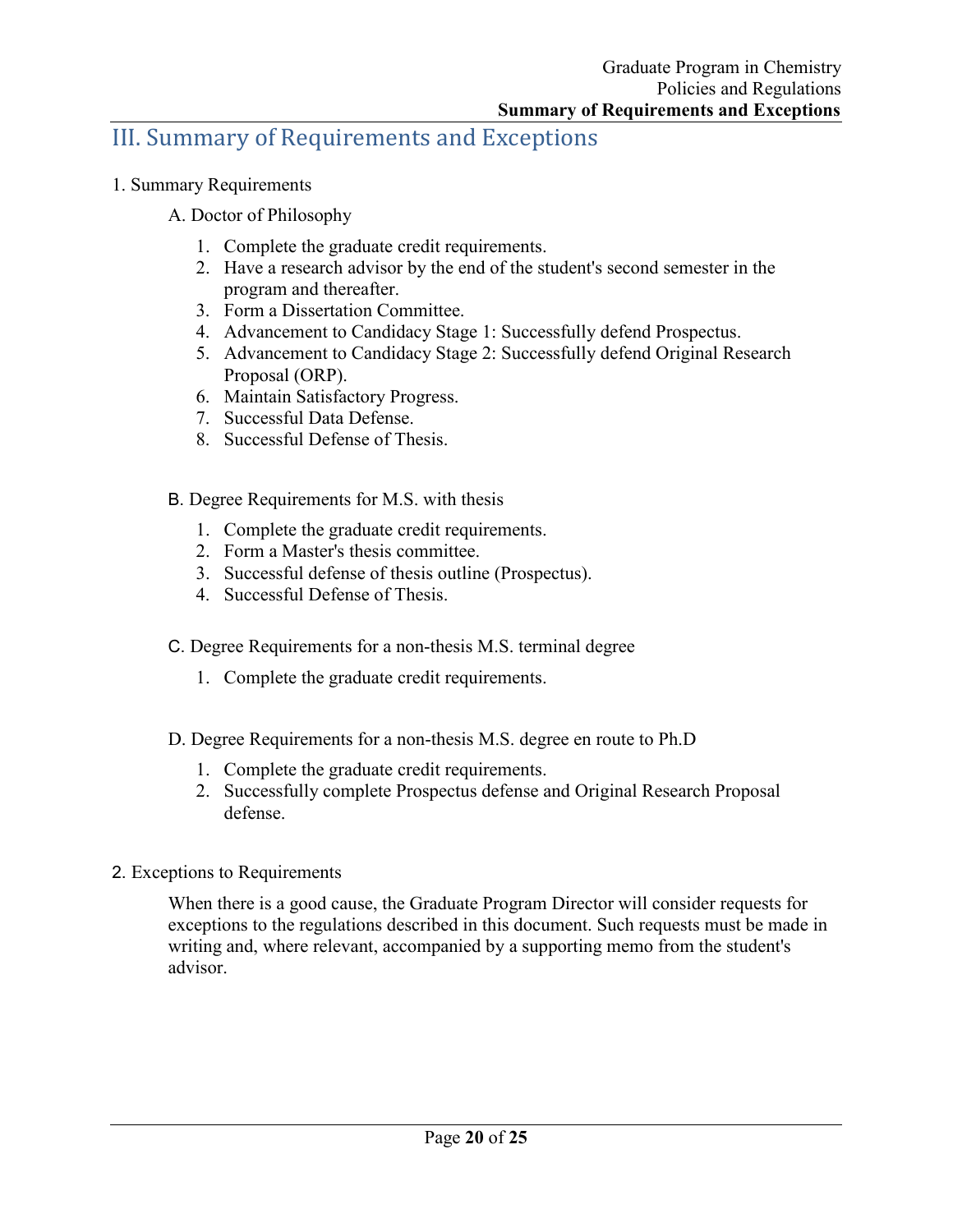IV. Recommended Course Sequence for Ph.D.

# **First Year**

## **Fall (Semester 1)**

- 1. Core Course (Part 1)
- 2. Graduate Course 1
- 3. Graduate Course 2
- 4. Chem 891F-Faculty Research Seminar
- 5. Research Group Rotation
- 6. Advisor Selection Process

## **Spring (Semester 2)**

- 1. Graduate Course 1
- 2. Graduate Course 2
- 3. Graduate Course 3
- 4. Chem 891F-Chemistry Seminar
- 5. Start Research (Chem 899)

(Graduate Courses  $1+2+3$  should be at least 7 Credits)

## **Summer**

Research (Chem 899)

# **Second Year**

## **Fall (Semester 3)**

- 1. Research in Full Swing
- 2. Selection of Dissertation Committee
- 3. Core Course (Part 2)
- 4. Optional Courses
- 5. *Individual Development Plan (IDP)\**

## **Spring (Semester 4)**

- 1. Research in Full Swing
- 2. Optional Courses
- 3. Write Prospectus
- 4. *Defend Prospectus (Candidacy Part 1)*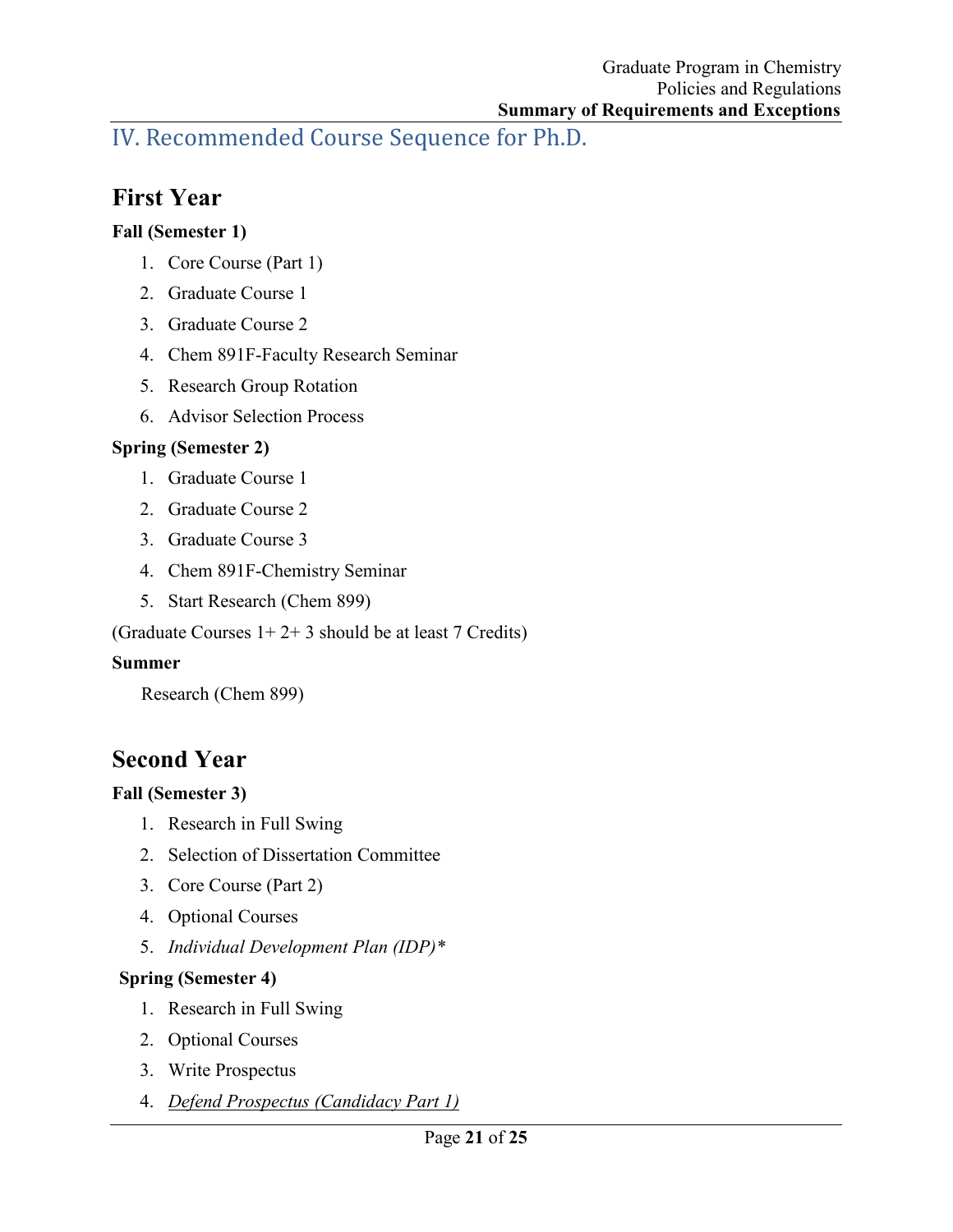## **Summer**

- 1. Research in full swing
- 2. Original Research Proposal Prep
- 3. Start submitting Annual Progress Reports and IDP\*

# **Third Year**

## **Fall (Semester 5)**

- 1. Research in Full Swing
- 2. ORP Quad Chart
- 3. Write ORP full proposal
- 4. Defend ORP (Candidacy Part 2)

\*Starting in their second year, students will submit an Annual Student Report by June 30<sup>th</sup>. The committee should provide written feedback by Aug  $31<sup>st</sup>$ . Starting in their second year, students will also submit an individual development plan for discussion and approval to their mentor(s) by June 30th.

# **Templates for Quad Chart, Prospectus, and ORP**

[https://umass.sharepoint.com/sites/2020ChemistryGraduateStudents/Shared%20Documents/Gen](https://umass.sharepoint.com/sites/2020ChemistryGraduateStudents/Shared%20Documents/General/PH.D.%20Degree%20Requirements) [eral/PH.D.%20Degree%20Requirements](https://umass.sharepoint.com/sites/2020ChemistryGraduateStudents/Shared%20Documents/General/PH.D.%20Degree%20Requirements)

[https://umass.sharepoint.com/:f:/s/2020ChemistryGraduateStudents/EqtTIkfT5ChPrei9Abx5gq0](https://umass.sharepoint.com/:f:/s/2020ChemistryGraduateStudents/EqtTIkfT5ChPrei9Abx5gq0BOMemNXtF9jNds4GUm-3jCA?e=qgq9Uj) [BOMemNXtF9jNds4GUm-3jCA?e=qgq9Uj](https://umass.sharepoint.com/:f:/s/2020ChemistryGraduateStudents/EqtTIkfT5ChPrei9Abx5gq0BOMemNXtF9jNds4GUm-3jCA?e=qgq9Uj)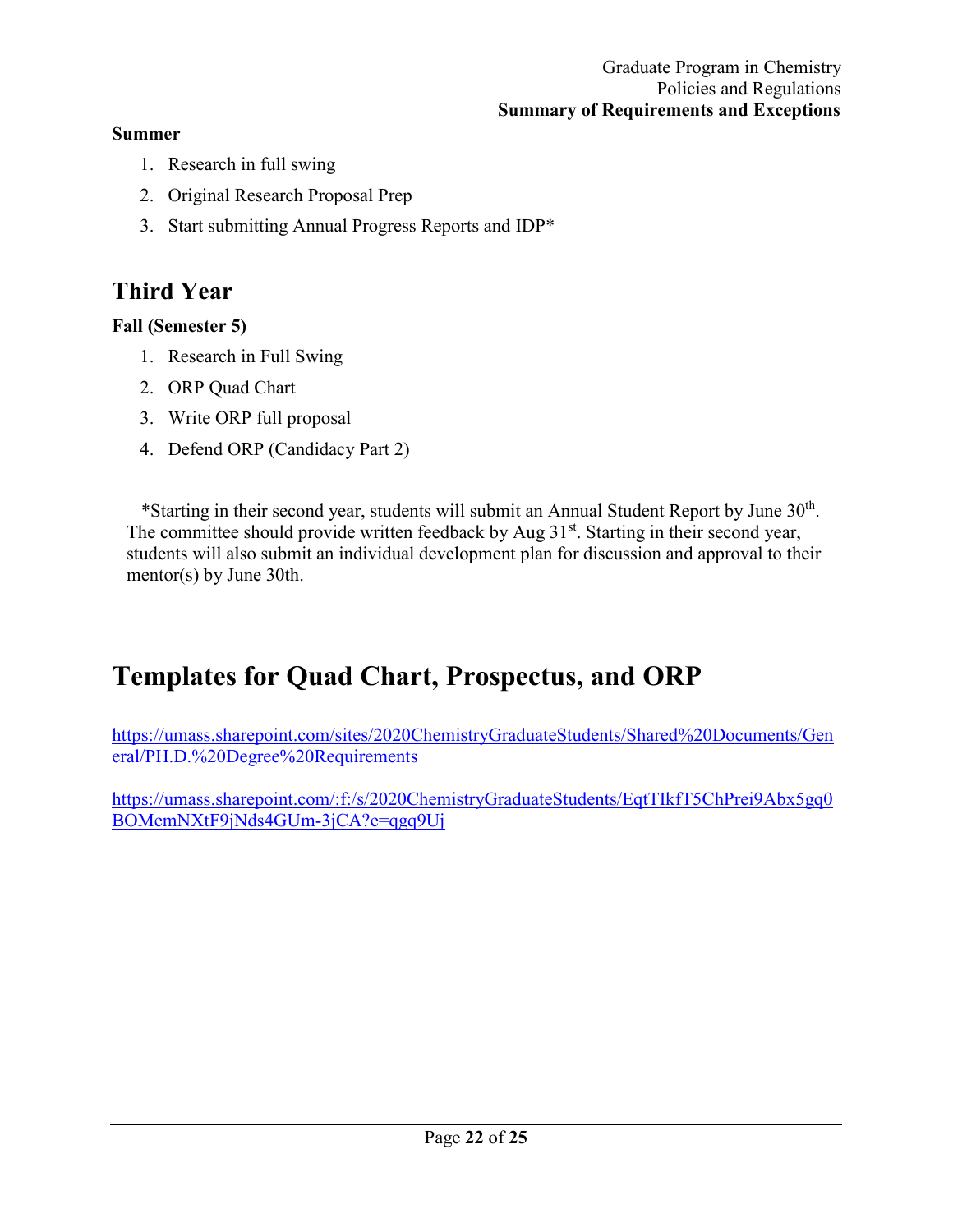## V. General Logic/Guidelines for Registration Summer or Academic semesters

The first two semesters are scaffolded, and students will be advised on what courses to take. In this section we provide guidelines for registration for academic and summer semesters beyond your first year. You can find the details on the Graduate School's website at URL: <https://www.umass.edu/graduate/policies/registration>

1. **Fall/Spring Semesters:** TheGraduate School requires that students be enrolled at UMass Amherst every academic semester (Spring/Fall) until they graduate (see Continuous Enrollment/Program Fee on Graduate School's website). Chemistry students meet this requirement by registering for courses. After the second/third semester, Chemistry students register for 892 (Research Group Seminar, 1 credit), and/or Chem 899 (1-9 credits). Second-year students will register for Core 2 in the Fall of their third semester  $+892 + 899$ .

**How Many Credits of 899/semester?** Doctoral students require a minimum of 18 credits (cumulative) of 899 to graduate. There is no upper limit on the total number of credits for Chem 899 over a student's graduate career. However, a student cannot take more than 9 credits of 899 per semester. Students decide the number of 899 credits based on other courses that they are taking during that semester and the mandatory fee bracket. In Chemistry, **students have to take Chem 892 every semester.** The mandatory fees fall into three brackets: >9 credits, 5-8 credits, and 1-4 credits. A sample fee table is given below.

| <b>Category</b>                                                           | 1-4 Credits           | 5-8 credits    | > 9 credits    |
|---------------------------------------------------------------------------|-----------------------|----------------|----------------|
| Tuition                                                                   | <b>Waived for GEO</b> | Waived for GEO | Waived for GEO |
| Service Fee                                                               | \$254.00              | \$444.50       | \$635.00       |
| <b>Graduate Senate Tax</b>                                                | \$75.85               | \$75.85        | \$75.85        |
| <b>Mandatory Student Health Fee</b>                                       | \$407.50              | \$407.50       | \$407.50       |
| <b>Graduate Entering Fee (only for first</b><br>semester at UMass)        | \$507.00              | \$507.00       | \$507.00       |
|                                                                           |                       |                |                |
| <b>Total</b>                                                              | \$1,244.35            | \$1,434.85     | \$1,625.35     |
| GEO eligible reduction for Mandatory<br><b>Student Health Fee</b>         | \$381.43              | \$381.43       | \$381.43       |
| <b>Total Mandatory Fees</b>                                               | \$862.92              | \$1,053.42     | \$1,243.92     |
|                                                                           |                       |                |                |
| <b>Student Health Benefit Plan/SHBP</b>                                   | \$1,597.50            | \$1,597.50     | \$1,597.50     |
| GEO eligible reduction for SHBP                                           | \$1,406.00            | \$1,406.00     | \$1,406.00     |
| <b>Total SHBP</b>                                                         | \$191.50              | \$191.50       | \$191.50       |
|                                                                           |                       |                |                |
| <b>Approx Total Mandatory Fees + SHBP</b><br><b>First Semester</b>        | \$1,054.42            | \$1,244.92     | \$1,435.42     |
|                                                                           |                       |                |                |
| <b>Approx. Total Mandatory Fees + SHBP</b><br><b>Subsequent Semesters</b> | \$547.42              | \$737.92       | \$928.42       |

## **Fee Schedule (based on Fall 2021 – Spring 2022 rates, subject to change)**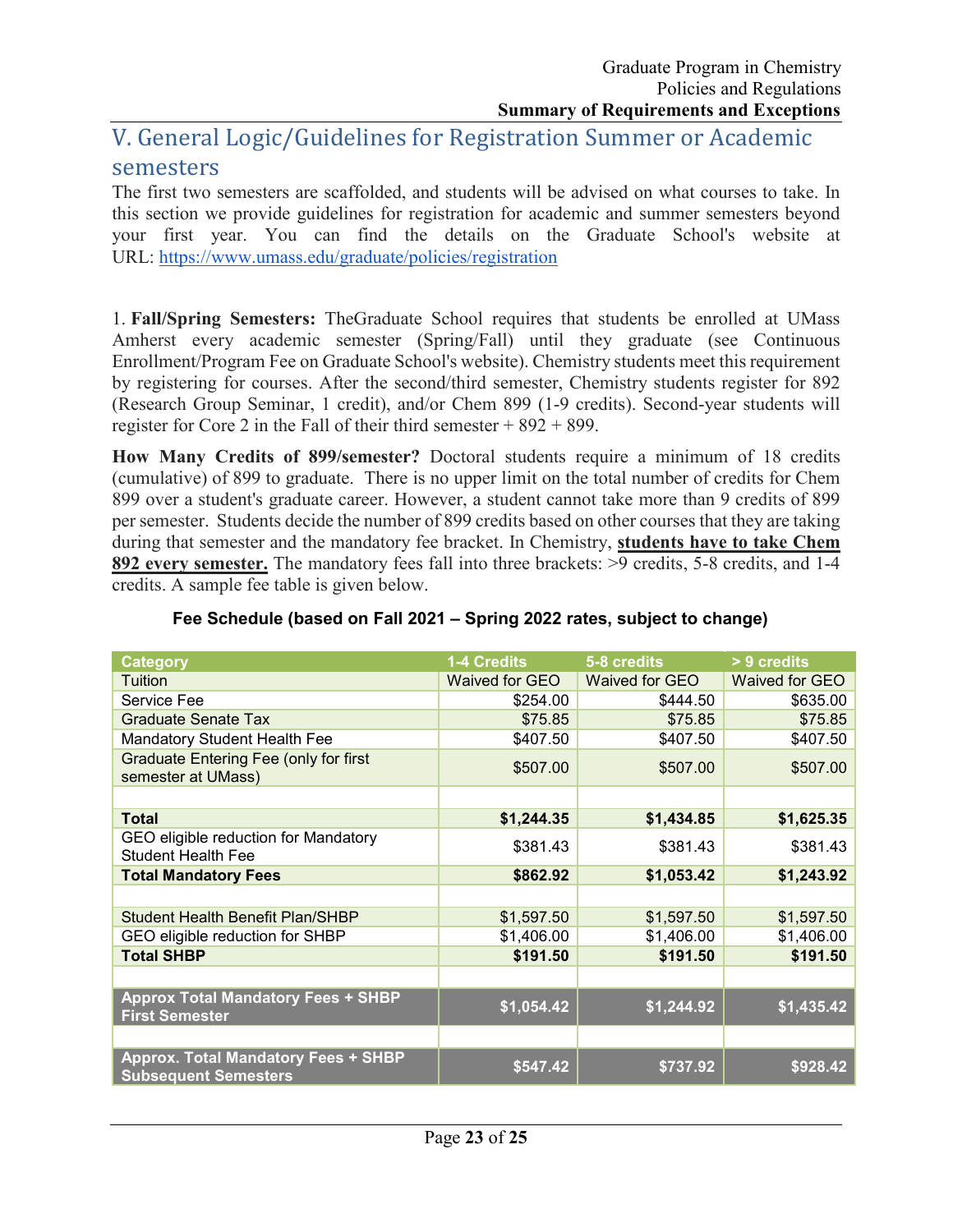**Chem 892:** In Chemistry, **students have to take Chem 892 every semester.** This course is for group meetings. For a student to be considered in good academic standing, a student should receive an 'SAT' grade for Chem 892 at the end of every semester.

**Leave of Absence:** If a student has to take a leave of absence or will not get paid/working, then the student should enroll in GradSch 999 course and pay a program fee of \$275.00 + Graduate Senate Tax. Before a student takes a leave of absence, the student should consult with the research advisor and the GPD about the duration of the absence and a course of action after the absence period. If a student does not enroll in GradSch999 (Continuous enrollment) during the academic semester (fall/spring), then the student is assumed to have left the graduate program. Reenrollment will be at the discretion of the GPD and research advisor and will be subject to Graduate School rules for re-enrollment.

2.**Summer**: According to the Graduate School, "Graduate students are not required to enroll in summer/winter session unless it is needed for financial aid or a stipend."

So, this is not an issue if a student is not getting paid during the summer. All of the chemistry students are financially supported during the summer. Students have to pay FICA, which is 1.45% (or whatever the current amount) of gross pay and OBRA, which is  $\sim$ 7.5% of your gross pay. Federal Insurance Contribution Act (FICA) is a mandatory Social Security and Medicare contribution paid by everyone receiving a paycheck in Massachusetts and Omnibus Budget Reconciliation Act (OBRA) is an employee-funded compulsory retirement contribution plan for all part-time, seasonal and temporary employees in Massachusetts. FICA and OBRA will be deducted from students' paychecks **unless they qualify for an exemption.**

Students are exempted from FICA and OBRA if they are a full-time or half-time student. For Chemistry to certify that a student is full-time or half-time, students have to register for at least 1 credit of 899 or some other course (if student is doing CPT, that is a different category). For students with GEO benefits, the tuition is waived for 899 irrespective of the credits except for the ~\$47 registration fees. So, by registering for 899 (via University without Walls) for 1-9 credit and paying the registration fee  $(\sim 447)$ , students qualify for an exemption from FICA/OBRA.

**Students with Fellowships:** If a student was on a fellowship for the entire academic year, then that student may not qualify for the tuition credit. Summer fellowship recipients who are US citizens or International Resident Aliens must have a semester term created in SPIRE by registering for either dissertation credit or Gradsch 999. (Awards for these students are processed through the Bursar's Office and not Human Resources, thus the requirement for a term). Fellowship recipients who are International Non-Resident Aliens do not require registration during the summer. Students who have qualified during the AY by working 15 hours a week, or will qualify by working a minimum of 10 hours a week in the summer, will receive a waiver of the summer \$195 per dissertation credit. Thus, if you were a TA during the academic year, you may qualify for a Tuition waiver. Please check with the Graduate Program Manager.